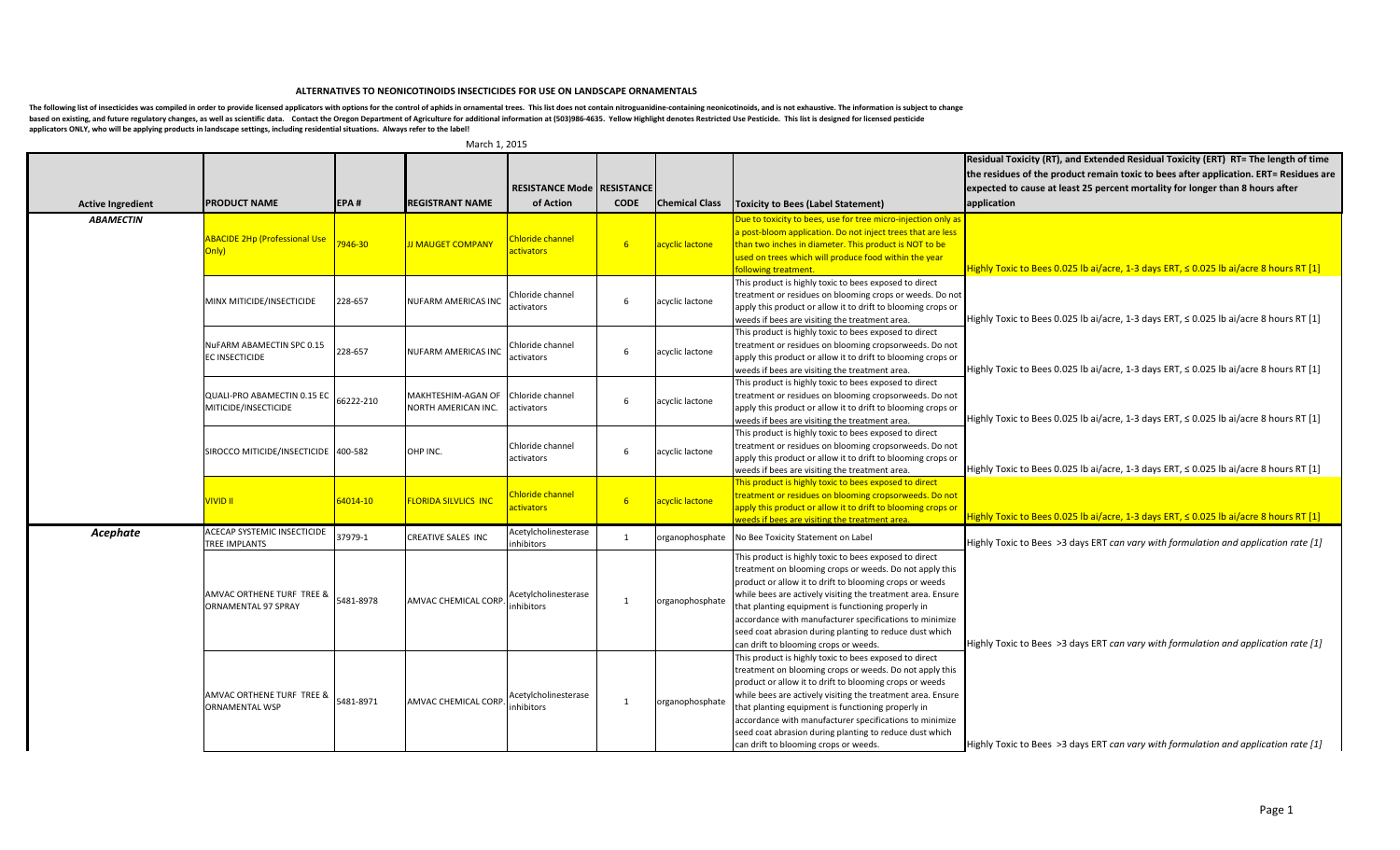|                               |                                                  |          |                                                      |                                                     |                |                       |                                                                                                                                                                                                                                                                                                                                                                                                                                                                  | Residual Toxicity (RT), and Extended Residual Toxicity (ERT) RT= The length of time<br>the residues of the product remain toxic to bees after application. ERT= Residues are |
|-------------------------------|--------------------------------------------------|----------|------------------------------------------------------|-----------------------------------------------------|----------------|-----------------------|------------------------------------------------------------------------------------------------------------------------------------------------------------------------------------------------------------------------------------------------------------------------------------------------------------------------------------------------------------------------------------------------------------------------------------------------------------------|------------------------------------------------------------------------------------------------------------------------------------------------------------------------------|
|                               |                                                  |          |                                                      | RESISTANCE Mode   RESISTANCE                        |                |                       |                                                                                                                                                                                                                                                                                                                                                                                                                                                                  | expected to cause at least 25 percent mortality for longer than 8 hours after                                                                                                |
| <b>Active Ingredient</b>      | <b>PRODUCT NAME</b>                              | EPA#     | <b>REGISTRANT NAME</b>                               | of Action                                           | <b>CODE</b>    | <b>Chemical Class</b> | <b>Toxicity to Bees (Label Statement)</b>                                                                                                                                                                                                                                                                                                                                                                                                                        | application                                                                                                                                                                  |
|                               | <b>BRACKET 97 INSECTICIDE</b>                    | 70506-8  | <b>WINFIELD SOLUTIONS</b><br>LLC                     | Acetylcholinesterase<br>inhibitors                  | 1              | organophosphate       | This product is highly toxic to bees exposed to direct<br>treatment on blooming crops or weeds. Do not apply this<br>product or allow it to drift to blooming crops or weeds<br>while bees are actively visiting the treatment area. Ensure<br>that planting equipment is functioning properly in<br>accordance with manufacturer specifications to minimize<br>seed coat abrasion during planting to reduce dust which<br>can drift to blooming crops or weeds. | Highly Toxic to Bees >3 days ERT can vary with formulation and application rate [1]                                                                                          |
| Acetamiprid                   | Tristar 30 SG Insecticide                        | 8033-94  | <b>Cleary Chemical</b>                               | Nicotinic<br>acetylcholine recepto<br>antagonist    | $\Delta$       | Neonicotinoid         | This product is toxic to bees exposed to direct treatment.<br>Do not apply while bees are actively visiting the area.                                                                                                                                                                                                                                                                                                                                            | Residual toxicity to honey bees is unknown. 2 day ERT to bumble bees [1]                                                                                                     |
|                               | Tristar 8.5 SL Insecticide                       | 8033-106 | Cleary Chemical                                      | Nicotinic<br>acetylcholine receptor<br>antagonist   | $\overline{4}$ | Neonicotinoid         | This product is very toxic to bees. Do not apply this<br>product while bees are visiting the treated area.                                                                                                                                                                                                                                                                                                                                                       | Residual toxicity to honey bees is unknown. 2 day ERT to bumble bees [1]                                                                                                     |
| ALLYL ISOTHIOCYANATE          | NEMITOL CONC.                                    | 61966-4  | ENGAGE AGRO USA                                      |                                                     |                | Botanical             | Bee Precaution: Do not apply prior to or during<br>pollination as Nemitol Concentrate kills and repels bees<br>and therefore, adversely affects pollination.                                                                                                                                                                                                                                                                                                     |                                                                                                                                                                              |
| <b>AZADIRACHTIN</b>           | AMAZIN 1.2% ME PLUS - OMRI-                      | 5481-559 | AMVAC CHEMICAL CORP.                                 | Compounds of<br>Junknown or uncertain<br><b>MOA</b> |                | <b>Botanical: IGR</b> | Relatively Non-toxic to bees                                                                                                                                                                                                                                                                                                                                                                                                                                     | Cyano group neonicotinoids exhibit lower toxicity to bees than nitro group neonicotino                                                                                       |
|                               | AZAGUARD BOTANICAL<br>INSECTICIDE/NEMATICIDE     | 70299-17 | <b>BIOSAFE SYSTEMS</b>                               | Compounds of<br>unknown or uncertain<br>MOA         |                | <b>Botanical: IGR</b> | Relatively Non-toxic to bees                                                                                                                                                                                                                                                                                                                                                                                                                                     | Toxic to Bees <2 hours RT can vary with formulation and application rate [1]                                                                                                 |
|                               | AZAMAX AG 0.6                                    | 71908-5  | PARRY AMERICA                                        | Compounds of<br>unknown or uncertain<br><b>MOA</b>  |                | <b>Botanical: IGR</b> | Relatively Non-toxic to bees                                                                                                                                                                                                                                                                                                                                                                                                                                     | Toxic to Bees <2 hours RT can vary with formulation and application rate $[1]$                                                                                               |
|                               | <b>AZASOL</b>                                    | 81899-4  | SOLUNEEM INC                                         | Compounds of<br>unknown or uncertain<br><b>MOA</b>  |                | <b>Botanical: IGR</b> | Relatively Non-toxic to bees                                                                                                                                                                                                                                                                                                                                                                                                                                     | Toxic to Bees <2 hours RT can vary with formulation and application rate $[1]$                                                                                               |
|                               | <b>AZATIN XL BIOLOGICAL</b><br>INSECTICIDE       | 70051-27 | OHP INC.                                             | Compounds of<br>unknown or uncertain<br><b>MOA</b>  |                | <b>Botanical: IGR</b> | Relatively Non-toxic to bees                                                                                                                                                                                                                                                                                                                                                                                                                                     | Toxic to Bees <2 hours RT can vary with formulation and application rate [1]                                                                                                 |
|                               | GORDONS PRO T&O AZATROL EC<br><b>INSECTICIDE</b> | 2217-836 | PBI/GORDON<br>CORPORATION                            | Compounds of<br>unknown or uncertain<br><b>MOA</b>  |                | <b>Botanical: IGR</b> | Relatively Non-toxic to bees                                                                                                                                                                                                                                                                                                                                                                                                                                     | Toxic to Bees <2 hours RT can vary with formulation and application rate [1]                                                                                                 |
|                               | MOLT-X                                           | 68539-11 | <b>BIOWORKS INC</b>                                  | Compounds of<br>unknown or uncertain<br><b>MOA</b>  |                | <b>Botanical: IGR</b> | Relatively Non-toxic to bees                                                                                                                                                                                                                                                                                                                                                                                                                                     | Toxic to Bees <2 hours RT can vary with formulation and application rate $[1]$                                                                                               |
|                               | ORNAZIN 3% EC BOTANICAL<br><b>INSECTICIDE</b>    | 5481-476 | <b>SEPRO CORPORATION</b>                             | Compounds of<br>unknown or uncertain<br><b>MOA</b>  |                | <b>Botanical: IGR</b> | Relatively Non-toxic to bees                                                                                                                                                                                                                                                                                                                                                                                                                                     | Toxic to Bees <2 hours RT can vary with formulation and application rate $[1]$                                                                                               |
| <b>BEAUVERIA BASSIANA GHA</b> | <b>BOTANIGARD 22WP</b>                           | 82074-2  | LAVERLAM<br>INTERNATIONAL<br>CORPORATION             |                                                     |                | Microbial             | Potentially Pathogenic to Bees                                                                                                                                                                                                                                                                                                                                                                                                                                   | Toxic to Bees Potentially pathogenic to honey bees (per Mycotrol label) <i>, and laboratory</i><br>studies suggest effects on bumble bees [1]                                |
|                               | <b>BOTANIGARD ES</b>                             | 82074-1  | LAVERLAM<br>INTERNATIONAL<br>CORPORATION             |                                                     |                | Microbial             | Potentially Pathogenic to Bees                                                                                                                                                                                                                                                                                                                                                                                                                                   | Toxic to Bees Potentially pathogenic to honey bees (per Mycotrol label), and laboratory<br>studies suggest effects on bumble bees [1]                                        |
|                               | MYCOTROL O                                       | 82074-3  | LAVERLAM<br>INTERNATIONAL<br>CORPORATION             |                                                     |                | Microbial             | Potentially Pathogenic to Bees                                                                                                                                                                                                                                                                                                                                                                                                                                   | Toxic to Bees Potentially pathogenic to honey bees (per Mycotrol label), and laboratory<br>studies suggest effects on bumble bees [1]                                        |
| <b>BETA-CYFLUTHRIN</b>        | <b>TEMPO SC ULTRA INSECTICIDE</b>                | 432-1363 | BAYER ENVIRONMENTAL Sodium channel<br><b>SCIENCE</b> | modulators                                          | $\overline{3}$ | Pyrethroid            | This product is highly toxic to bees exposed to direct<br>treatment on blooming crops or weeds. Do not apply this<br>product or allow it to drift to blooming crops or weeds<br>while bees are actively visiting the treatment area.                                                                                                                                                                                                                             | Highly Toxic to Bees >1 day ERT can vary with formulation and application rate [1]                                                                                           |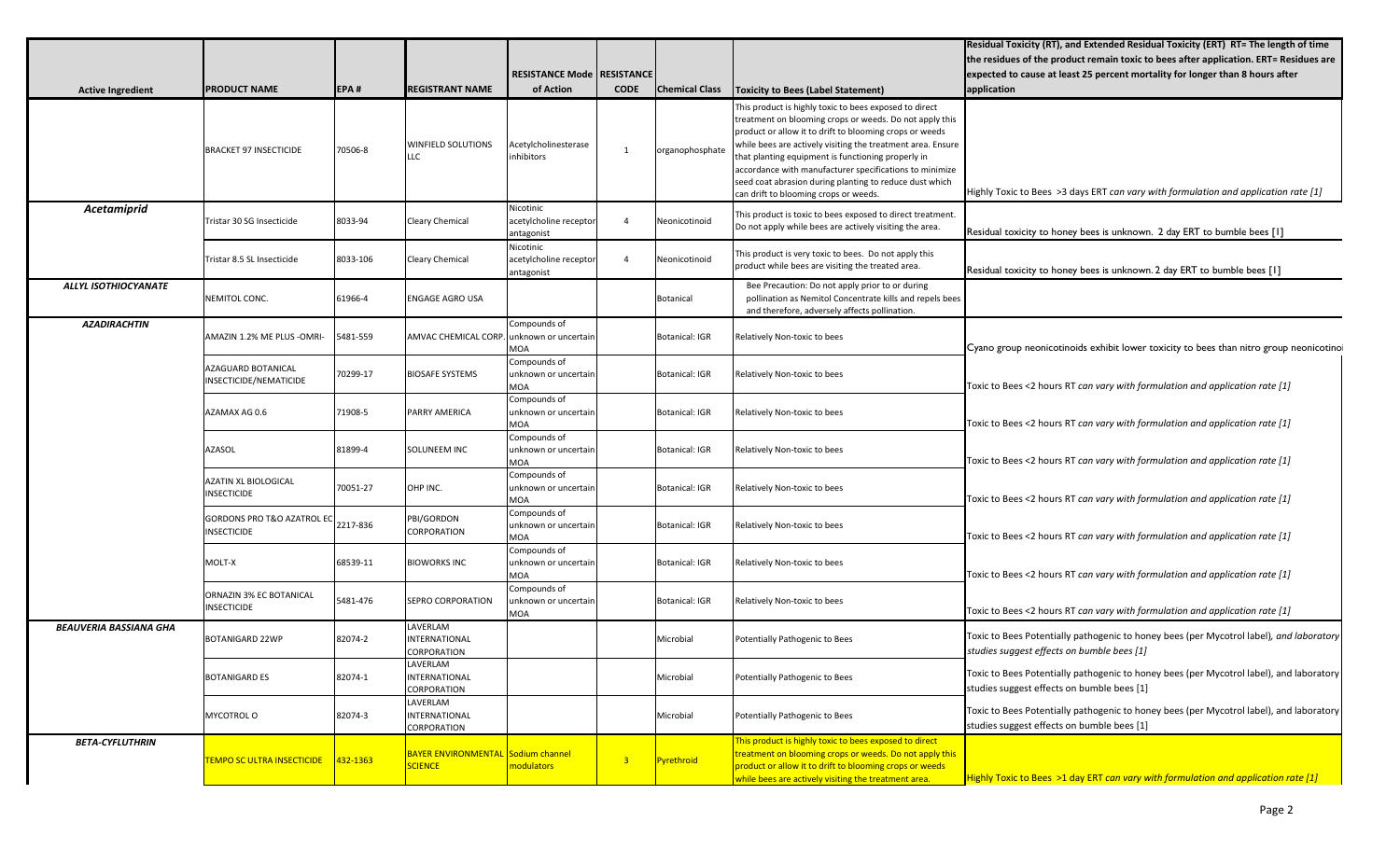|                          |                                                                          |           |                                                      |                                             |                |                       |                                                                                                                                                                                                                                      | Residual Toxicity (RT), and Extended Residual Toxicity (ERT) RT= The length of time<br>the residues of the product remain toxic to bees after application. ERT= Residues are |
|--------------------------|--------------------------------------------------------------------------|-----------|------------------------------------------------------|---------------------------------------------|----------------|-----------------------|--------------------------------------------------------------------------------------------------------------------------------------------------------------------------------------------------------------------------------------|------------------------------------------------------------------------------------------------------------------------------------------------------------------------------|
|                          |                                                                          |           |                                                      |                                             |                |                       |                                                                                                                                                                                                                                      |                                                                                                                                                                              |
|                          |                                                                          |           |                                                      | RESISTANCE Mode   RESISTANCE                |                |                       |                                                                                                                                                                                                                                      | expected to cause at least 25 percent mortality for longer than 8 hours after                                                                                                |
| <b>Active Ingredient</b> | <b>PRODUCT NAME</b>                                                      | EPA#      | <b>REGISTRANT NAME</b>                               | of Action                                   | <b>CODE</b>    | <b>Chemical Class</b> | <b>Toxicity to Bees (Label Statement)</b>                                                                                                                                                                                            | application                                                                                                                                                                  |
|                          | TEMPO ULTRA GC INSECTICIDE                                               | 432-1452  | BAYER ENVIRONMENTAL Sodium channel<br><b>SCIENCE</b> | modulators                                  | $\overline{3}$ | Pyrethroid            | This product is highly toxic to bees exposed to direct<br>reatment on blooming crops or weeds. Do not apply this<br>product or allow it to drift to blooming crops or weeds<br>while bees are actively visiting the treatment area.  | Highly Toxic to Bees >1 day ERT can vary with formulation and application rate [1]                                                                                           |
|                          | TEMPO ULTRA WP INSECTICIDE<br>(ES)                                       | 432-1304  | BAYER ENVIRONMENTAL Sodium channel<br><b>SCIENCE</b> | modulators                                  | 3              | Pyrethroid            | This product is highly toxic to bees exposed to direct<br>treatment on blooming crops or weeds. Do not apply this<br>product or allow it to drift to blooming crops or weeds<br>while bees are actively visiting the treatment area. | Highly Toxic to Bees >1 day ERT can vary with formulation and application rate $[1]$                                                                                         |
|                          | TEMPO ULTRA WSP INSECTICIDE 1432-1377                                    |           | BAYER ENVIRONMENTAL Sodium channel<br><b>SCIENCE</b> | modulators                                  | $\overline{3}$ | Pyrethroid            | This product is highly toxic to bees exposed to direct<br>reatment on blooming crops or weeds. Do not apply this<br>product or allow it to drift to blooming crops or weeds<br>while bees are actively visiting the treatment area.  | Highly Toxic to Bees >1 day ERT can vary with formulation and application rate [1]                                                                                           |
| <b>BIFENAZATE</b>        | SIROCCO MITICIDE/INSECTICIDE 400-582                                     |           | OHP INC.                                             | Compounds of<br>unknown or uncertain<br>MOA | un             | Carbamate             | This product is highly toxic to bees exposed to direct<br>treatment on blooming crops or weeds. Do not apply this<br>product or allow it to drift to blooming crops or weeds<br>while bees are actively visiting the treatment area. | Residual Bee Toxicity not Readily Available                                                                                                                                  |
| <b>BIFENTHRIN</b>        | <b>BASELINE INSECTICIDE</b>                                              | 279-3177  | <b>FMC CORP - AG</b><br><b>PRODUCTS GROUP</b>        | Sodium channel<br>nodulators                | 3 <sup>7</sup> | Pyrethroid            | This product is highly toxic to bees. Do not apply this<br>product or allow it to drift to crops or weeds on which<br>Bees are actively foraging.                                                                                    | Highly Toxic to Bees >0.06 lb ai/acre, >1 day ERT $\leq$ 0.04 lb ai/acre 4-6 hours RT [1]                                                                                    |
|                          | BIFEN 25% EC INSECTICIDE /<br><b>MITICIDE</b>                            | 83520-4   | TACOMA AG. LLC                                       | iodium channel<br>nodulators                | 3 <sup>7</sup> | Pyrethroid            | This product is highly toxic to bees. Do not apply this<br>product or allow it to drift to crops or weeds on which<br>Bees are actively foraging.                                                                                    | Highly Toxic to Bees >0.06 lb ai/acre, >1 day ERT ≤0.04 lb ai/acre 4-6 hours RT [1]                                                                                          |
|                          | <b>BIFEN I/T</b><br><b>INSECTICIDE/TERMITICIDE</b>                       | 53883-118 | <b>CONTROL SOLUTIONS</b><br><b>NC</b>                | Godium channel<br>nodulators                | 3 <sup>7</sup> | <b>Pyrethroid</b>     | This product is highly toxic to bees. Do not apply this<br>product or allow it to drift to crops or weeds on which<br>Bees are actively foraging.                                                                                    | Highly Toxic to Bees > 0.06 lb ai/acre, >1 day ERT $\leq$ 0.04 lb ai/acre 4-6 hours RT [1]                                                                                   |
|                          | <b>BIFEN XTS</b><br>INSECTICIDE/TERMITICIDE                              | 53883-189 | <b>CONTROL SOLUTIONS</b>                             | iodium channel<br>modulators                | 3 <sup>7</sup> | <b>Pyrethroid</b>     | This product is highly toxic to bees. Do not apply this<br>product or allow it to drift to crops or weeds on which<br>Bees are actively foraging.                                                                                    | Highly Toxic to Bees >0.06 lb ai/acre, >1 day ERT ≤0.04 lb ai/acre 4-6 hours RT [1]                                                                                          |
|                          | <b>BISECT L</b>                                                          | 34704-955 | LOVELAND PROD./CROP<br>PROTECTION SVCS               | Sodium channel<br>modulators                | 3              | Pyrethroid            | This Product is highly toxic to bees. Do not apply this<br>product or allow it to drift to crops or weeds on which<br>Bees are actively foraging.                                                                                    | Highly Toxic to Bees > 0.06 lb ai/acre, > 1 day ERT $\leq$ 0.04 lb ai/acre 4-6 hours RT [1]                                                                                  |
|                          | COMPARE-N-SAVE CONC<br>N/OUTDOOR INSECT CONTROL                          | 228-451   | RAGAN & MASSEY INC.                                  | Sodium channel<br>modulators                | $\overline{3}$ | Pyrethroid            | This product is highly toxic to bees. Do not apply this<br>product or allow it to drift to crops or weeds on which<br>Bees are actively foraging.                                                                                    | Highly Toxic to Bees >0.06 lb ai/acre, >1 day ERT ≤0.04 lb ai/acre 4-6 hours RT [1]                                                                                          |
|                          | LESCO CROSS X CHECK PLUS<br>MULTI-INSECTICIDE                            | 279-3206  | LESCO INC                                            | Sodium channel<br>modulators                | $\overline{3}$ | Pyrethroid            | This product is highly toxic to bees. Do not apply this<br>product or allow it to drift to crops or weeds on which<br>Bees are actively foraging.                                                                                    | Highly Toxic to Bees >0.06 lb ai/acre, >1 day ERT ≤0.04 lb ai/acre 4-6 hours RT [1]                                                                                          |
|                          | MASTERLINE BY UNIVAR<br><b>BIFENTRHIN 7.9</b><br>TERMITICIDE/INSECTICIDE | 73748-7   | UNIVAR<br>ENVIRONMENTAL<br><b>SCIENCES</b>           | Sodium channel<br>modulators                | 3              | Pyrethroid            | This product is highly toxic to bees. Do not apply this<br>product or allow it to drift to crops or weeds on which<br>Bees are actively foraging.                                                                                    | Highly Toxic to Bees >0.06 lb ai/acre, >1 day ERT ≤0.04 lb ai/acre 4-6 hours RT [1]                                                                                          |
|                          | MENACE 7.9% FLOWABLE                                                     | 228-451   | NUFARM AMERICAS INC                                  | Sodium channel<br>modulators                | 3              | Pyrethroid            | This product is highly toxic to bees. Do not apply this<br>product or allow it to drift to crops or weeds on which<br>Bees are actively foraging.                                                                                    | Highly Toxic to Bees >0.06 lb ai/acre, >1 day ERT ≤0.04 lb ai/acre 4-6 hours RT [1]                                                                                          |
|                          | ONYX INSECTICIDE                                                         | 279-3177  | <b>FMC CORP - AG</b><br><b>PRODUCTS GROUP</b>        | Sodium channel<br>modulators                |                | <b>Pyrethroid</b>     | This product is highly toxic to bees. Do not apply this<br>roduct or allow it to drift to crops or weeds on which<br>Bees are actively foraging.                                                                                     | Highly Toxic to Bees >0.06 lb ai/acre, >1 day ERT ≤0.04 lb ai/acre 4-6 hours RT [1]                                                                                          |
|                          | <b>ONYXPRO INSECTICIDE</b>                                               | 279-4269  | <b>FMC CORP - AG</b><br><b>PRODUCTS GROUP</b>        | Sodium channel<br>modulators                | 3 <sup>7</sup> | Pyrethroid            | This product is highly toxic to bees. Do not apply this<br>product or allow it to drift to crops or weeds on which<br>Bees are actively foraging.                                                                                    | Highly Toxic to Bees > 0.06 lb ai/acre, > 1 day ERT $\leq$ 0.04 lb ai/acre 4-6 hours RT [1]                                                                                  |
|                          | <b>PRO-MATE BIFENTHRIN</b><br><b>TERMITICIDE/INSECTICIDE</b>             | 279-3206  | <b>HELENA CHEMICAL</b><br><b>COMPANY</b>             | iodium channel<br>modulators                | 3 <sup>7</sup> | Pyrethroid            | This product is highly toxic to bees. Do not apply this<br>product or allow it to drift to crops or weeds on which<br>Bees are actively foraging.                                                                                    | Highly Toxic to Bees >0.06 lb ai/acre, >1 day ERT ≤0.04 lb ai/acre 4-6 hours RT [1]                                                                                          |
|                          | SPECKOZ BIFENTHRIN<br>TERMITICIDE/INSECTICIDE                            | 279-3206  | SPECKOZ INC                                          | Sodium channel<br>modulators                | 3              | Pyrethroid            | This product is highly toxic to bees. Do not apply this<br>product or allow it to drift to crops or weeds on which<br>Bees are actively foraging.                                                                                    | Highly Toxic to Bees >0.06 lb ai/acre, >1 day ERT ≤0.04 lb ai/acre 4-6 hours RT [1]                                                                                          |
|                          |                                                                          |           |                                                      |                                             |                |                       |                                                                                                                                                                                                                                      |                                                                                                                                                                              |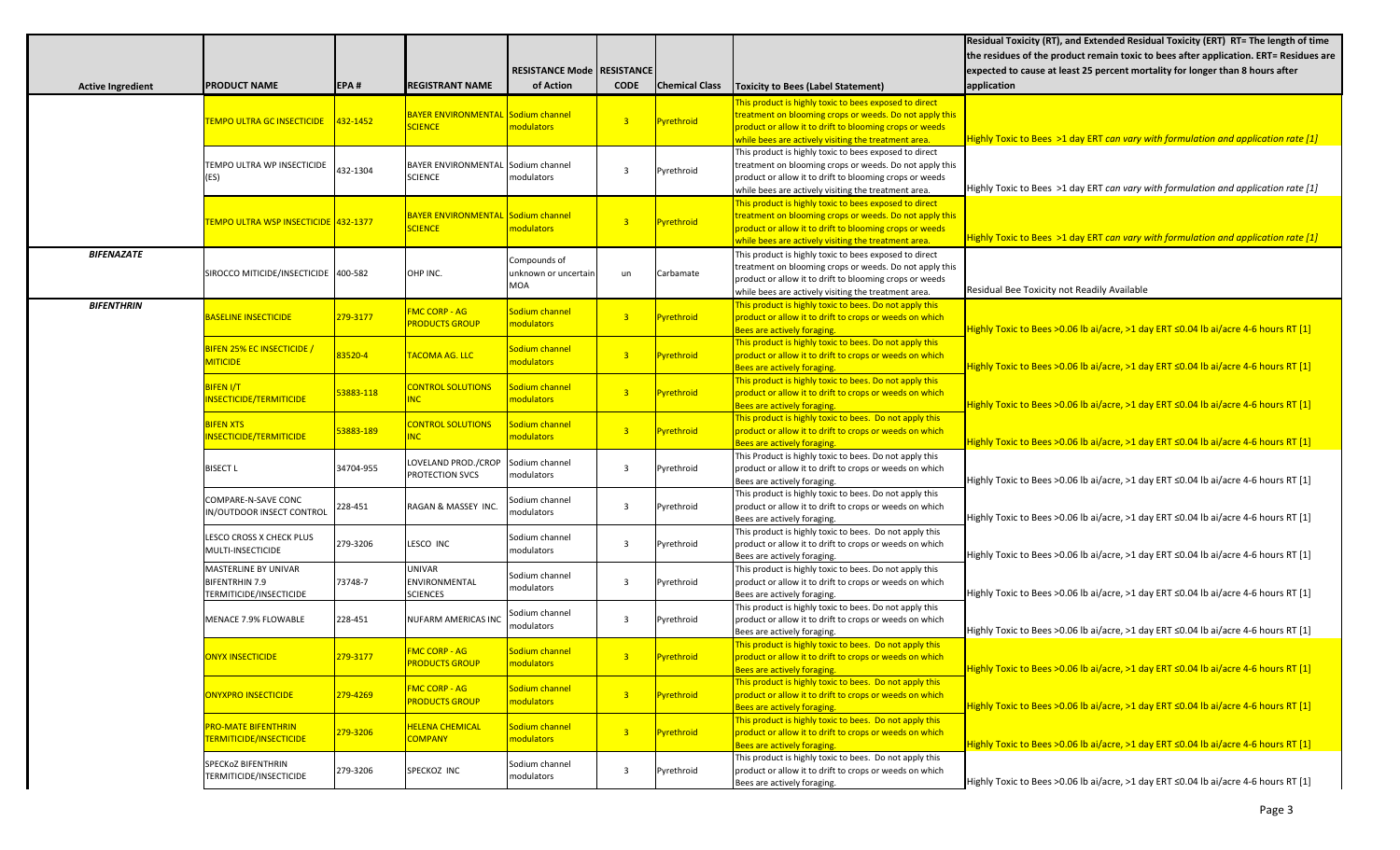|                                         |                                                                       |             |                                                   |                                          |                |                       |                                                                                                                     | Residual Toxicity (RT), and Extended Residual Toxicity (ERT) RT= The length of time       |
|-----------------------------------------|-----------------------------------------------------------------------|-------------|---------------------------------------------------|------------------------------------------|----------------|-----------------------|---------------------------------------------------------------------------------------------------------------------|-------------------------------------------------------------------------------------------|
|                                         |                                                                       |             |                                                   |                                          |                |                       |                                                                                                                     | the residues of the product remain toxic to bees after application. ERT= Residues are     |
|                                         |                                                                       |             |                                                   | <b>RESISTANCE Mode   RESISTANCE  </b>    |                |                       |                                                                                                                     | expected to cause at least 25 percent mortality for longer than 8 hours after             |
| <b>Active Ingredient</b>                | <b>PRODUCT NAME</b>                                                   | EPA#        | <b>REGISTRANT NAME</b>                            | of Action                                | <b>CODE</b>    | <b>Chemical Class</b> | <b>Toxicity to Bees (Label Statement)</b>                                                                           | application                                                                               |
|                                         |                                                                       |             | UNITED PHOSPHORUS                                 | Sodium channel                           |                |                       | This product is highly toxic to bees. Do not apply this                                                             |                                                                                           |
|                                         | UP-STAR GOLD INSECTICIDE                                              | 70506-24    | INC                                               | modulators                               | $\overline{3}$ | Pyrethroid            | product or allow it to drift to crops or weeds on which                                                             |                                                                                           |
|                                         |                                                                       |             |                                                   |                                          |                |                       | Bees are actively foraging.                                                                                         | Highly Toxic to Bees >0.06 lb ai/acre, >1 day ERT ≤0.04 lb ai/acre 4-6 hours RT [1]       |
|                                         | <b>NISDOM FLOWABLE</b>                                                | 5481-519    | <b>IMVAC CHEMICAL CORF</b>                        | Sodium channel                           | 3 <sup>7</sup> | <b>Pyrethroid</b>     | This product is highly toxic to bees. Do not apply this<br>product or allow it to drift to crops or weeds on which  |                                                                                           |
|                                         |                                                                       |             |                                                   | nodulators                               |                |                       | Bees are actively foraging.                                                                                         | Highly Toxic to Bees >0.06 lb ai/acre, >1 day ERT $\leq$ 0.04 lb ai/acre 4-6 hours RT [1] |
|                                         |                                                                       |             |                                                   |                                          |                |                       | This product is highly toxic to bees. Do not apply this                                                             |                                                                                           |
|                                         | <b>WISDOM TC FLOWABLE</b>                                             | 5481-520    | <b>AMVAC CHEMICAL CORF</b>                        | Sodium channel<br>modulators             | 3              | Pyrethroid            | product or allow it to drift to crops or weeds on which                                                             |                                                                                           |
|                                         |                                                                       |             |                                                   |                                          |                |                       | Bees are actively foraging.                                                                                         | Highly Toxic to Bees >0.06 lb ai/acre, >1 day ERT ≤0.04 lb ai/acre 4-6 hours RT [1]       |
| <b>CAPSAICIN</b>                        |                                                                       |             |                                                   |                                          |                |                       | Bee Precaution: Do not apply prior to or during pollination                                                         |                                                                                           |
|                                         | <b>NEMITOL CONC.</b>                                                  | 61966-4     | <b>ENGAGE AGRO USA</b>                            |                                          |                | <b>Botanical</b>      | as Nemitol Concentrate kills and repels bees and<br>therefore, adversely affects pollination.                       | Toxic to Bees, no RT information available. Consult label for further information.        |
| <b>CHLORANTRANILIPROLE</b>              |                                                                       |             | <b>SYNGENTA CROP</b>                              | Ryanodine receptor                       |                | Anthranilic           |                                                                                                                     |                                                                                           |
|                                         | ACELEPRYN INSECTICIDE                                                 | 100-1489    | PROTECTION INC.                                   | modulators                               | 28             | Diamide               | No Bee Toxicity Statement on Label                                                                                  | Residual Bee Toxicity not Readily Available                                               |
| Cinnamaldehyde                          | <b>CINNACURE RTU</b>                                                  | 58866-13    | PROGUARD INC                                      |                                          |                | <b>Botanical</b>      | No Bee Toxicity Statement on Label                                                                                  |                                                                                           |
| <b>CLARIFIED HYDROPHOBIC EXTRACT OF</b> |                                                                       |             |                                                   |                                          |                |                       | This product is toxic to bees exposed to direct treatment                                                           |                                                                                           |
| <b>NEEM OIL</b>                         | <b>GREEN LIGHT NEEM CONC.</b>                                         | 70051-2     | <b>GREEN LIGHT A VALENT</b><br><b>USA COMPANY</b> |                                          |                | Botanical             | Do not apply this product while bees are actively visiting                                                          |                                                                                           |
|                                         |                                                                       |             |                                                   |                                          |                |                       | the treatment area                                                                                                  | Relatively non-toxic to bees. Must be ingested to be toxic                                |
|                                         | TRIACT 70                                                             |             |                                                   |                                          |                |                       | This product is toxic to bees exposed to direct treatment                                                           |                                                                                           |
|                                         | FUNG/INSECT/MITICIDE                                                  | 70051-2     | OHP INC.                                          |                                          |                | Botanical             | Do not apply this product while bees are actively visiting                                                          | Relatively non-toxic to bees. Must be ingested to be toxic                                |
| Cyfluthrin                              |                                                                       |             |                                                   |                                          |                |                       | the treatment area<br>This pesticide is highly toxic to bees exposed to direct                                      |                                                                                           |
|                                         | <b>EMPO 20WP GOLF COURSE</b>                                          |             | <b>AYER ENVIRONMENTAL Sodium channel</b>          |                                          |                |                       | treatment or residues on crops or weeds. Do not apply to                                                            |                                                                                           |
|                                         | <b>INSECTICIDE IN WSP</b>                                             | 132-1338    | <b>SCIENCE</b>                                    | nodulators                               | 3 <sup>°</sup> | <b>Pyrethroid</b>     | or allow drift onto crops or weeds on which bees are                                                                | 1 day ERT, Can vary with formulation and application rate. Incompatible with bumble       |
|                                         |                                                                       |             |                                                   |                                          |                |                       | actively foraging                                                                                                   | bees [1]                                                                                  |
| CYHALOTHRIN GAMMA                       |                                                                       |             |                                                   |                                          |                |                       | This pesticide is highly toxic to bees exposed to direct                                                            |                                                                                           |
|                                         | OPTIMATE CS CONTROLLED                                                | 67760-104   | <b>CONTROL SOLUTIONS</b>                          | Sodium channel                           | $\overline{3}$ | Pyrethroid            | treatment or residues on crops or weeds. Do not apply or                                                            |                                                                                           |
|                                         | RELEASE INSECTICIDE                                                   |             | INC                                               | modulators                               |                |                       | allow it to drift onto crops or weeds on which bees are                                                             | No RT or ERT data available                                                               |
| <b>DELTAMETHRIN</b>                     |                                                                       |             |                                                   |                                          |                |                       | actively foraging<br>This pesticide is highly toxic to bees exposed to direct                                       |                                                                                           |
|                                         |                                                                       |             | BAYER ENVIRONMENTAL Sodium channel                |                                          |                |                       | treatment or residues on crops or weeds. Do not apply to                                                            |                                                                                           |
|                                         | <b>SUSPEND SC INSECTICIDE</b>                                         | 432-763     | <b>SCIENCE</b>                                    | modulators                               | 3              | Pyrethroid            | or allow drift onto crops or weeds on which bees are                                                                | <4 hours RT, can vary with formulation and application rate. 2 days ERT for bumble        |
|                                         |                                                                       |             |                                                   |                                          |                |                       | actively foraging.                                                                                                  | bees [1]                                                                                  |
| <b>DIATOMACEOUS EARTH</b>               | PERM GUARD GARDEN AND                                                 | 67197-3     | PERMA-GUARD INC                                   |                                          |                | Inorganic             | No Bee Toxicity Statement on Label                                                                                  |                                                                                           |
|                                         | PLANT INSECTICIDE D-21                                                |             |                                                   |                                          |                |                       |                                                                                                                     | Toxic to Bees <2 hours RT can vary with formulation and application rate [1]              |
| <b>DICROTOPHOS</b>                      | NJECT-A-CIDE B                                                        | 946-11      | <b>I MAUGET COMPANY</b>                           | <b>Acetylcholinesterase</b><br>nhibitors | $\mathbf{1}$   | Organophosphate       | No bee toxicity statement on label                                                                                  | <48 hour RT for honey bees at 0.5 lbs/A [2]                                               |
| <b>ESFENVALERATE</b>                    |                                                                       |             | <b>ACLAUGHLIN GORMLEY</b>                         | Sodium channel                           |                |                       |                                                                                                                     | Up to 1 day ERT, can vary with formulation and application rate. Incompatible with        |
|                                         | <b>EVERCIDE MC</b>                                                    | 1021-1794   | <b>ING</b>                                        | nodulators                               | 3 <sup>°</sup> | Pyrethroid            | No Bee Toxicity Statement on Label                                                                                  | bumble bees [1]                                                                           |
|                                         |                                                                       |             |                                                   |                                          |                |                       |                                                                                                                     | Up to 1 day ERT, can vary with formulation and application rate. Incompatible with        |
|                                         | <b>ONSLAUGHT FAST CAP SPIDER &amp;</b><br><b>SCORPION INSECTICIDE</b> | 1021-2574   | MCLAUGHLIN GORMLEY<br>KING                        | Sodium channel<br>modulators             | $\overline{3}$ | Pyrethroid            | No Bee Toxicity Statement on Label                                                                                  | bumble bees [1]                                                                           |
| <b>FENVALERATE</b>                      | ONSLAUGHT                                                             |             |                                                   |                                          |                |                       |                                                                                                                     |                                                                                           |
|                                         | MICROENCAPSULATED                                                     | 1021-1815   | MCLAUGHLIN GORMLEY Sodium channel                 |                                          | 3              | Pyrethroid            | No Bee Toxicity Statement on Label                                                                                  |                                                                                           |
|                                         | <b>INSECTICIDE</b>                                                    |             | KING                                              | modulators                               |                |                       |                                                                                                                     | RT <sub>25</sub> of 7-8 hours using Pydrin® at 2.4 lb/gal EC [2]                          |
| <b>GERANIOL</b>                         | ESSENTRIA IC3 INSECTICIDE                                             | 87276-13001 | <b>ENVINCIO LLC</b>                               |                                          |                | Botanical             | No Bee Toxicity Statement on Label                                                                                  |                                                                                           |
|                                         | <b>CONC</b>                                                           |             |                                                   |                                          |                |                       |                                                                                                                     | Residual Bee Toxicity Not Readily Available                                               |
| Lambda-Cyhalothrin                      |                                                                       |             |                                                   |                                          |                |                       | This pesticide is highly toxic to bees exposed to direct                                                            |                                                                                           |
|                                         | CYZMIC CS CONTROLLED<br>RELEASE INSECTICIDE                           | 53883-261   | <b>CONTROL SOLUTIONS</b><br><b>INC</b>            | Sodium channel<br>modulators             | 3              | Pyrethroid            | treatment or residues on crops or weeds. Do not allow it<br>to drift onto crops or weeds on which bees are actively | ERT varies with formulation and application rate. May be more toxic to bees when          |
|                                         |                                                                       |             |                                                   |                                          |                |                       | foraging.                                                                                                           | mixed with propiconazole, incompatible with bumble bees [1]                               |
|                                         |                                                                       |             |                                                   |                                          |                |                       | This pesticide is highly toxic to bees exposed to direct                                                            |                                                                                           |
|                                         | <b>DEMAND EZ INSECTICIDE</b>                                          | 100-1232    | <b>YNGENTA CROP</b>                               | Sodium channel                           | 3 <sup>°</sup> | <b>Pyrethroid</b>     | reatment or residues on crops or weeds. Do not allow it                                                             |                                                                                           |
|                                         |                                                                       |             | ROTECTION INC.                                    | modulators                               |                |                       | to drift onto crops or weeds on which bees are actively                                                             | ERT varies with formulation and application rate. May be more toxic to bees when          |
|                                         |                                                                       |             |                                                   |                                          |                |                       | foraging.                                                                                                           | mixed with propiconazole, incompatible with bumble bees [1]                               |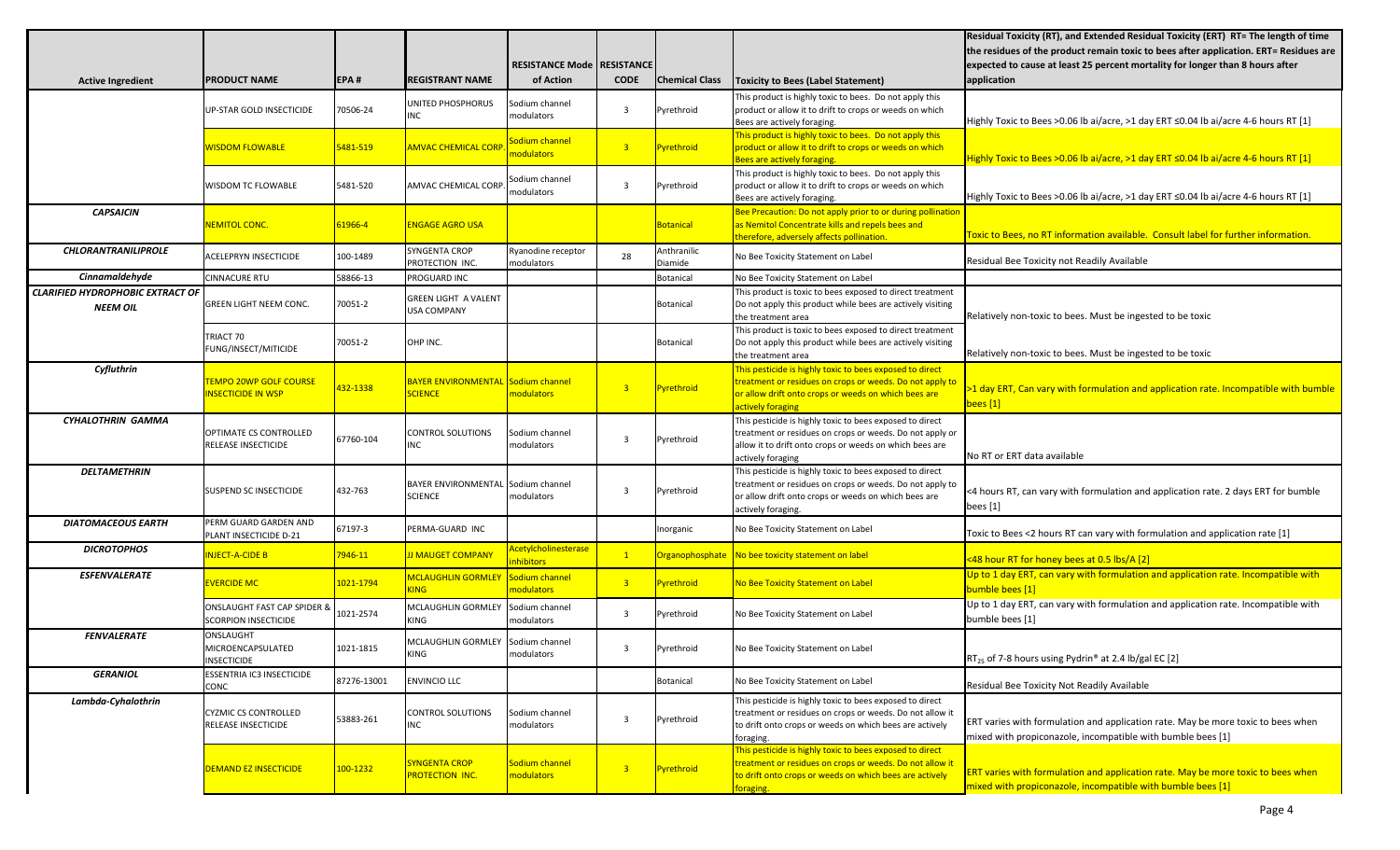|                          |                                                              |           |                                                          |                                     |                |                       |                                                                                                                                                                                              | Residual Toxicity (RT), and Extended Residual Toxicity (ERT) RT= The length of time                                                             |
|--------------------------|--------------------------------------------------------------|-----------|----------------------------------------------------------|-------------------------------------|----------------|-----------------------|----------------------------------------------------------------------------------------------------------------------------------------------------------------------------------------------|-------------------------------------------------------------------------------------------------------------------------------------------------|
|                          |                                                              |           |                                                          |                                     |                |                       |                                                                                                                                                                                              | the residues of the product remain toxic to bees after application. ERT= Residues are                                                           |
|                          |                                                              |           |                                                          | <b>RESISTANCE Mode   RESISTANCE</b> |                |                       |                                                                                                                                                                                              | expected to cause at least 25 percent mortality for longer than 8 hours after                                                                   |
| <b>Active Ingredient</b> | <b>PRODUCT NAME</b>                                          | EPA#      | <b>REGISTRANT NAME</b>                                   | of Action                           | <b>CODE</b>    | <b>Chemical Class</b> | <b>Toxicity to Bees (Label Statement)</b>                                                                                                                                                    | application                                                                                                                                     |
|                          | EQUIL LAMBDA 9.7 CS<br><b>INSECTICIDE</b>                    | 87276-1   | <b>ENVINCIO LLC</b>                                      | Sodium channel<br>modulators        | 3              | Pyrethroid            | This pesticide is highly toxic to bees exposed to direct<br>treatment or residues on crops or weeds. Do not allow it<br>to drift onto crops or weeds on which bees are actively<br>foraging. | ERT varies with formulation and application rate. May be more toxic to bees when<br>mixed with propiconazole, incompatible with bumble bees [1] |
|                          | KENDO 9.7 SC                                                 | 74530-53  | HELM AGRO US INC.                                        | Sodium channel<br>modulators        | $\overline{3}$ | Pyrethroid            | This pesticide is highly toxic to bees exposed to direct<br>treatment or residues on crops or weeds. Do not allow it<br>to drift onto crops or weeds on which bees are actively<br>foraging. | ERT varies with formulation and application rate. May be more toxic to bees when<br>mixed with propiconazole, incompatible with bumble bees [1] |
|                          | <b>KENDO INSECTICIDE</b>                                     | 74530-38  | <b>HELM AGRO US INC.</b>                                 | Sodium channel<br>nodulators        | $\overline{3}$ | Pyrethroid            | This pesticide is highly toxic to bees exposed to direct<br>reatment or residues on crops or weeds. Do not allow it<br>to drift onto crops or weeds on which bees are actively<br>oraging.   | ERT varies with formulation and application rate. May be more toxic to bees when<br>mixed with propiconazole, incompatible with bumble bees [1] |
|                          | <b>LAMBDA SELECT</b>                                         | 86869-5   | <b>SELECT SOURCE</b>                                     | Sodium channel<br>nodulators        | $\overline{3}$ | Pyrethroid            | This pesticide is highly toxic to bees exposed to direct<br>reatment or residues on crops or weeds. Do not allow it<br>to drift onto crops or weeds on which bees are actively<br>oraging.   | ERT varies with formulation and application rate. May be more toxic to bees when<br>mixed with propiconazole, incompatible with bumble bees [1] |
|                          | LAMBDA-CY EC INSECTICIDE                                     | 70506-120 | UNITED PHOSPHORUS<br><b>INC</b>                          | Sodium channel<br>modulators        | 3              | Pyrethroid            | This pesticide is highly toxic to bees exposed to direct<br>treatment or residues on crops or weeds. Do not allow it<br>to drift onto crops or weeds on which bees are actively<br>foraging. | ERT varies with formulation and application rate. May be more toxic to bees when<br>mixed with propiconazole, incompatible with bumble bees [1] |
|                          |                                                              |           | <b>UNITED PHOSPHORUS</b><br><b>NC</b>                    | Sodium channel<br>modulators        | $\overline{3}$ | Pyrethroid            | This pesticide is highly toxic to bees exposed to direct<br>reatment or residues on crops or weeds. Do not allow it<br>to drift onto crops or weeds on which bees are actively<br>oraging.   | ERT varies with formulation and application rate. May be more toxic to bees when<br>mixed with propiconazole, incompatible with bumble bees [1] |
|                          | <b>AMBDASTAR 9.7% CS</b><br><b>INSECTICIDE</b>               | 71532-23  | <mark>LG INTERNATIONAL -</mark><br><b>AMERICA-INC</b>    | Sodium channel<br>modulators        | $\overline{3}$ | Pyrethroid            | This pesticide is highly toxic to bees exposed to direct<br>reatment or residues on crops or weeds. Do not allow it<br>to drift onto crops or weeds on which bees are actively<br>oraging.   | ERT varies with formulation and application rate. May be more toxic to bees when<br>mixed with propiconazole, incompatible with bumble bees [1] |
|                          | <b>NUFARM LAMBDA-</b><br><b>CYHALOTHRIN 1 EC INSECTICIDE</b> | 228-708   | <mark>NUFARM AMERICAS INC</mark>                         | odium channel<br>nodulators         | $\overline{3}$ | Pyrethroid            | This pesticide is highly toxic to bees exposed to direct<br>treatment or residues on crops or weeds. Do not allow it<br>to drift onto crops or weeds on which bees are actively<br>oraging.  | ERT varies with formulation and application rate. May be more toxic to bees when<br>mixed with propiconazole, incompatible with bumble bees [1] |
|                          | <b>PATROL INSECTICIDE</b>                                    | 100-1066  | <b>SYNGENTA CROP</b><br>PROTECTION INC.                  | Sodium channel<br>modulators        | $\overline{3}$ | Pyrethroid            | This pesticide is highly toxic to bees exposed to direct<br>treatment or residues on crops or weeds. Do not allow it<br>to drift onto crops or weeds on which bees are actively<br>oraging.  | ERT varies with formulation and application rate. May be more toxic to bees when<br>mixed with propiconazole, incompatible with bumble bees [1] |
|                          | <b>QUALI-PRO LAMBDA GC-O</b><br><b>INSECTICIDE</b>           | 53883-244 | MAKHTESHIM-AGAN OF Sodium channel<br>NORTH AMERICAN INC. | nodulators                          | $\overline{3}$ | Pyrethroid            | This pesticide is highly toxic to bees exposed to direct<br>treatment or residues on crops or weeds. Do not allow it<br>to drift onto crops or weeds on which bees are actively<br>oraging.  | ERT varies with formulation and application rate. May be more toxic to bees when<br>mixed with propiconazole, incompatible with bumble bees [1] |
|                          | <b>SCIMITAR CS INSECTICIDE</b>                               | 100-1078  | <b>SYNGENTA CROP</b><br>PROTECTION INC.                  | Sodium channel<br>modulators        | 3 <sup>7</sup> | Pyrethroid            | This pesticide is highly toxic to bees exposed to direct<br>reatment or residues on crops or weeds. Do not allow it<br>o drift onto crops or weeds on which bees are actively<br>oraging.    | ERT varies with formulation and application rate. May be more toxic to bees when<br>mixed with propiconazole, incompatible with bumble bees [1] |
|                          | <b>SCIMITAR GC INSECTICIDE</b>                               | 100-1088  | <b>SYNGENTA CROP</b><br>PROTECTION INC.                  | Sodium channel<br>modulators        | 3 <sup>7</sup> | Pyrethroid            | This pesticide is highly toxic to bees exposed to direct<br>treatment or residues on crops or weeds. Do not allow it<br>to drift onto crops or weeds on which bees are actively<br>foraging. | ERT varies with formulation and application rate. May be more toxic to bees when<br>mixed with propiconazole, incompatible with bumble bees [1] |
|                          | <b>SPECKOZ BORDER INSECTICIDE</b>                            | 100-1066  | <b>SPECKOZ INC</b>                                       | Sodium channel<br>modulators        | 3 <sup>7</sup> | Pyrethroid            | This pesticide is highly toxic to bees exposed to direct<br>treatment or residues on crops or weeds. Do not allow it<br>to drift onto crops or weeds on which bees are actively<br>foraging. | ERT varies with formulation and application rate. May be more toxic to bees when<br>mixed with propiconazole, incompatible with bumble bees [1] |
|                          | <b>SURRENDER PESTABS</b><br><b>INSECTICIDE</b>               | 53883-70  | <b>CONTROL SOLUTIONS</b><br><b>INC</b>                   | Sodium channel<br>modulators        | 3 <sup>7</sup> | Pyrethroid            | This pesticide is highly toxic to bees exposed to direct<br>treatment or residues on crops or weeds. Do not allow it<br>to drift onto crops or weeds on which bees are actively<br>foraging. | ERT varies with formulation and application rate. May be more toxic to bees when<br>mixed with propiconazole, incompatible with bumble bees [1] |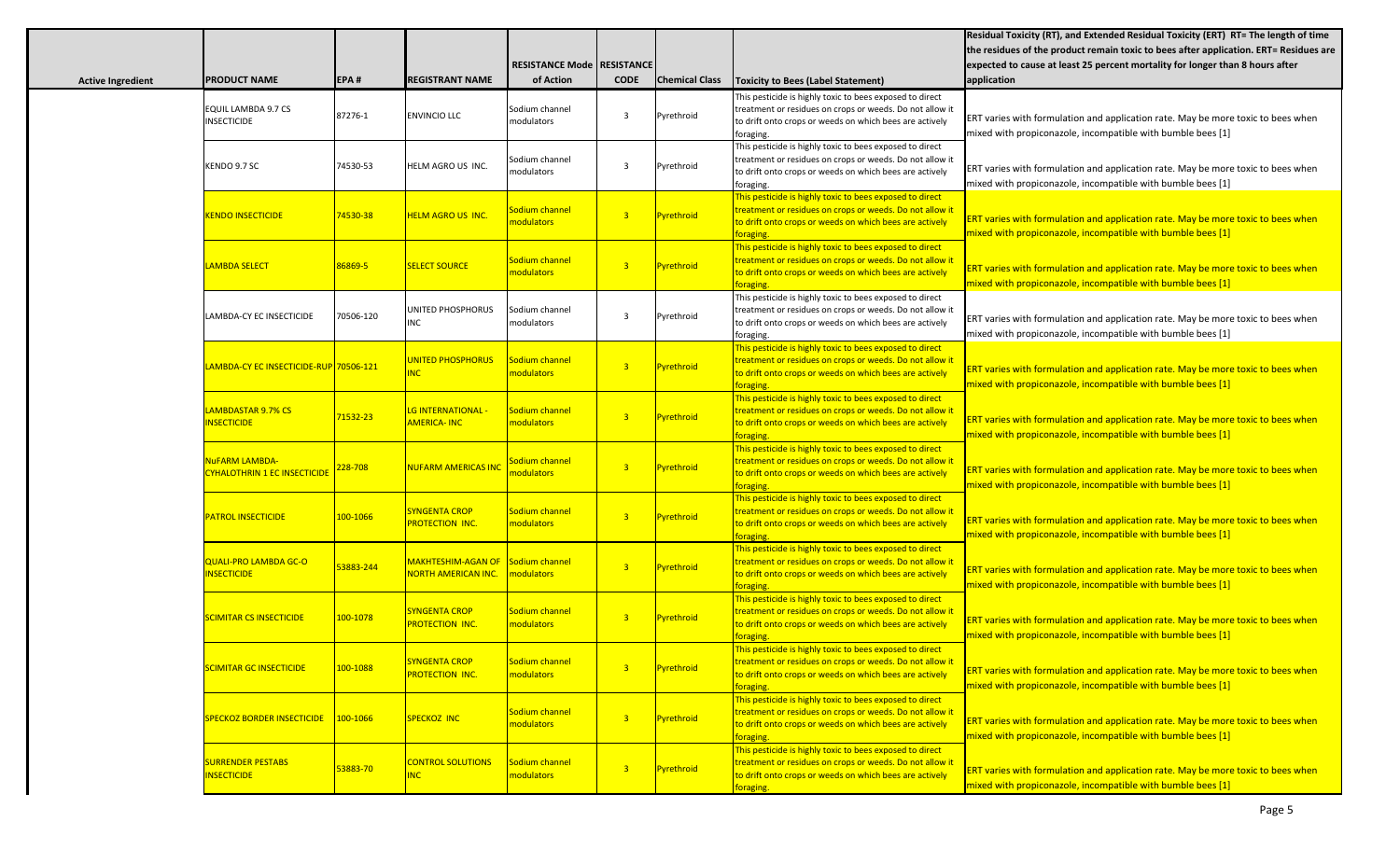|                          |                                                        |             |                                                                             |                                     |             |                          |                                                                                                                                                                                              | Residual Toxicity (RT), and Extended Residual Toxicity (ERT) RT= The length of time                                                                                                                                |
|--------------------------|--------------------------------------------------------|-------------|-----------------------------------------------------------------------------|-------------------------------------|-------------|--------------------------|----------------------------------------------------------------------------------------------------------------------------------------------------------------------------------------------|--------------------------------------------------------------------------------------------------------------------------------------------------------------------------------------------------------------------|
|                          |                                                        |             |                                                                             |                                     |             |                          |                                                                                                                                                                                              | the residues of the product remain toxic to bees after application. ERT= Residues are                                                                                                                              |
|                          |                                                        |             |                                                                             | <b>RESISTANCE Mode   RESISTANCE</b> |             |                          |                                                                                                                                                                                              | expected to cause at least 25 percent mortality for longer than 8 hours after                                                                                                                                      |
| <b>Active Ingredient</b> | <b>PRODUCT NAME</b>                                    | EPA#        | <b>REGISTRANT NAME</b>                                                      | of Action                           | <b>CODE</b> | <b>Chemical Class</b>    | <b>Toxicity to Bees (Label Statement)</b>                                                                                                                                                    | application                                                                                                                                                                                                        |
| <b>LEMONGRASS OIL</b>    | PURE 3-WAY                                             | 99822-13002 | PURE NUTRIENTS INC                                                          |                                     |             | Botanical                | No Bee Toxicity Statement on Label                                                                                                                                                           | Information unavailable                                                                                                                                                                                            |
|                          | PURE GREEN THUMB                                       | 99822-13003 | PURE NUTRIENTS INC                                                          |                                     |             | <b>Botanical</b>         | No Bee Toxicity Statement on Label                                                                                                                                                           | Information unavailable                                                                                                                                                                                            |
| <b>Malathion</b>         | <b>MALATHION 5EC</b>                                   | 66330-220   | <b>ARYSTA LIFESCIENCE</b><br>NORTH AMERICA                                  | Acetylcholinesterase<br>nhibitors   |             | Organophosphate          | This pesticide is highly toxic to bees exposed to direct<br>treatment or residues on crops or weeds. Do not allow it<br>to drift onto crops or weeds on which bees are actively<br>foraging. | Malathion ULV, ≥8 fl oz ai/acre 5.5 days ERT, ≤ fl oz ai/acre 3 hours RT, Malathion WP 2<br>days ERT, Malathion EC 2-6 hours RT, varies with formulation and application rate.<br>Incompatible with bumble bees[1] |
|                          | MALATHION 8 AQUAMUL                                    | 34704-474   | LOVELAND PROD./CROP<br>PROTECTION SVCS                                      | Acetylcholinesterase<br>nhibitors   |             | Organophosphate          | This pesticide is highly toxic to bees exposed to direct<br>reatment or residues on crops or weeds. Do not allow it<br>to drift onto crops or weeds on which bees are actively<br>foraging.  | Malathion ULV, ≥8 fl oz ai/acre 5.5 days ERT, ≤ fl oz ai/acre 3 hours RT, Malathion WP 2<br>days ERT, Malathion EC 2-6 hours RT, varies with formulation and application rate.<br>Incompatible with bumble bees[1] |
|                          | <b>MARTINS MALATHION 57%</b><br><b>ORGANOPHOSPHATE</b> | 67760-40    | CONTROL SOLUTIONS<br><b>INC</b>                                             | Acetylcholinesterase<br>nhibitors   |             | Organophosphate          | This pesticide is highly toxic to bees exposed to direct<br>reatment or residues on crops or weeds. Do not allow it<br>to drift onto crops or weeds on which bees are actively<br>foraging.  | Malathion ULV, ≥8 fl oz ai/acre 5.5 days ERT, ≤ fl oz ai/acre 3 hours RT, Malathion WP 2<br>days ERT, Malathion EC 2-6 hours RT, varies with formulation and application rate.<br>Incompatible with bumble bees[1] |
| Horticulture Oil         | FIRST CHOICE NARROW RANGE<br>415 SPRAY OIL             | 34704-1025  | LOVELAND PROD./CROP<br>PROTECTION SVCS                                      | Resistance not knowr                | <b>NC</b>   | Petroleum<br>Hydrocarbon | No Bee Toxicity Statement on Label                                                                                                                                                           | <3 hours RT25 (can vary with formulation and application rate) [1]                                                                                                                                                 |
|                          | PRES TRMT ULTRA-PURE OIL                               | 69526-5     | <b>WHITMIRE MICRO-GEN</b><br><b>RESEARCH LABS</b>                           | Resistance not known                | <b>NC</b>   | Petroleum<br>Hydrocarbon | No Bee Toxicity Statement on Label                                                                                                                                                           | <3 hours RT25 (can vary with formulation and application rate) [1]                                                                                                                                                 |
|                          | PURESPRAY FOLIAR 15E                                   | 69526-8     | PETRO-CANADA                                                                | Resistance not known                | <b>NC</b>   | Petroleum<br>Hydrocarbon | No Bee Toxicity Statement on Label                                                                                                                                                           | <3 hours RT25 (can vary with formulation and application rate) [1]                                                                                                                                                 |
|                          | PURESPRAY FOLIAR 22E                                   | 69526-7     | PETRO-CANADA                                                                | Resistance not known                | <b>NC</b>   | Petroleum<br>Hydrocarbon | No Bee Toxicity Statement on Label                                                                                                                                                           | <3 hours RT25 (can vary with formulation and application rate) [1]                                                                                                                                                 |
|                          | PURESPRAY SPRAY OIL 10E                                | 69526-5     | PETRO-CANADA                                                                | Resistance not known                | <b>NC</b>   | Petroleum<br>Hydrocarbon | No Bee Toxicity Statement on Label                                                                                                                                                           | <3 hours RT25 (can vary with formulation and application rate) [1]                                                                                                                                                 |
|                          | SUNSPRAY ULTRA-FINE SPRAY<br>IOIL                      | 86330-11    | <b>HOLLY FRONTIER</b><br>REFINING & MARKETING   Resistance not known<br>LLC |                                     | <b>NC</b>   | Petroleum<br>Hydrocarbon | No Bee Toxicity Statement on Label                                                                                                                                                           | <3 hours RT25 (can vary with formulation and application rate) [1]                                                                                                                                                 |
|                          | DAMOIL DORMANT & SUMMER<br><b>SPRAY OIL</b>            | 19713-123   | <b>DREXEL CHEMICAL</b><br><b>COMPANY</b>                                    | Resistance not known                | <b>NC</b>   | Petroleum<br>Hydrocarbon | No Bee Toxicity Statement on Label                                                                                                                                                           | <3 hours RT25 (can vary with formulation and application rate) [1]                                                                                                                                                 |
|                          | IAP 440 SPRAY OIL / ORGANIC<br><b>PRODUCTION</b>       | 71058-6     | IAP - INDEPENDENT<br><b>AGRIBUSINESS</b><br>PROFESSIONALS                   | Resistance not knowr                | <b>NC</b>   | Petroleum<br>Hydrocarbon | No Bee Toxicity Statement on Label                                                                                                                                                           | <3 hours RT25 (can vary with formulation and application rate) [1]                                                                                                                                                 |
|                          | IAP SUMMER 415 SPRAY OIL<br><b>/ORGANIC PRODUCTION</b> | 71058-5     | IAP - INDEPENDENT<br>AGRIBUSINESS<br>PROFESSIONALS                          | Resistance not known                | <b>NC</b>   | Petroleum<br>Hydrocarbon | No Bee Toxicity Statement on Label                                                                                                                                                           | <3 hours RT25 (can vary with formulation and application rate) [1]                                                                                                                                                 |
|                          | <b>BIOCOVER SS</b>                                     | 34704-809   | LOVELAND PROD./CROP<br>PROTECTION SVCS                                      | Resistance not knowr                | <b>NC</b>   | Petroleum<br>Hydrocarbon | No Bee Toxicity Statement on Label                                                                                                                                                           | <3 hours RT25 (can vary with formulation and application rate) [1]                                                                                                                                                 |
|                          | <b>BIOCOVER UL</b>                                     | 34704-806   | LOVELAND PROD./CROP<br>PROTECTION SVCS                                      | Resistance not knowr                | NC          | Petroleum<br>Hydrocarbon | No Bee Toxicity Statement on Label                                                                                                                                                           | <3 hours RT25 (can vary with formulation and application rate) [1]                                                                                                                                                 |
|                          | FERTI-LOME HORTICULTURAL<br><b>OIL SPRAY</b>           | 48813-1     | <b>VOLUNTARY</b><br>PURCHASING GROUPS                                       | Resistance not knowr                | <b>NC</b>   | Petroleum<br>Hydrocarbon | No Bee Toxicity Statement on Label                                                                                                                                                           | <3 hours RT25 (can vary with formulation and application rate) [1]                                                                                                                                                 |
|                          | <b>GLACIAL SPRAY FLUID</b>                             | 34704-849   | LOVELAND PROD./CROP<br>PROTECTION SVCS                                      | Resistance not knowr                | NC          | Petroleum<br>Hydrocarbon | No Bee Toxicity Statement on Label                                                                                                                                                           | <3 hours RT25 (can vary with formulation and application rate) [1]                                                                                                                                                 |
|                          | IAP HI SUPREME SPRAY OIL-NW                            | 71058-2     | IAP - INDEPENDENT<br>AGRIBUSINESS<br><b>PROFESSIONALS</b>                   | Resistance not known                | <b>NC</b>   | Petroleum<br>Hydrocarbon | No Bee Toxicity Statement on Label                                                                                                                                                           | <3 hours RT25 (can vary with formulation and application rate) [1]                                                                                                                                                 |
|                          | LESCO HORTICULTURAL OIL<br><b>INSECTICIDE</b>          | 10404-66    | LESCO INC                                                                   | Resistance not known                | <b>NC</b>   | Petroleum<br>Hydrocarbon | No Bee Toxicity Statement on Label                                                                                                                                                           | <3 hours RT25 (can vary with formulation and application rate) [1]                                                                                                                                                 |
|                          | MITE-E-OIL INSECTICIDE-<br>MITICIDE/SPRAY              | 5905-302    | HELENA CHEMICAL<br><b>COMPANY</b>                                           | Resistance not knowr                | <b>NC</b>   | Petroleum<br>Hydrocarbon | No Bee Toxicity Statement on Label                                                                                                                                                           | <3 hours RT25 (can vary with formulation and application rate) [1]                                                                                                                                                 |
|                          | OMNI SUPREME SPRAY                                     | 5905-368    | <b>HELENA CHEMICAL</b><br><b>COMPANY</b>                                    | Resistance not known                | <b>NC</b>   | Petroleum<br>Hydrocarbon | No Bee Toxicity Statement on Label                                                                                                                                                           | <3 hours RT25 (can vary with formulation and application rate) [1]                                                                                                                                                 |
|                          | PURESPRAY GREEN                                        | 69526-9     | PETRO-CANADA                                                                | Resistance not known                | NC          | Petroleum<br>Hydrocarbon | No Bee Toxicity Statement on Label                                                                                                                                                           | <3 hours RT25 (can vary with formulation and application rate) [1]                                                                                                                                                 |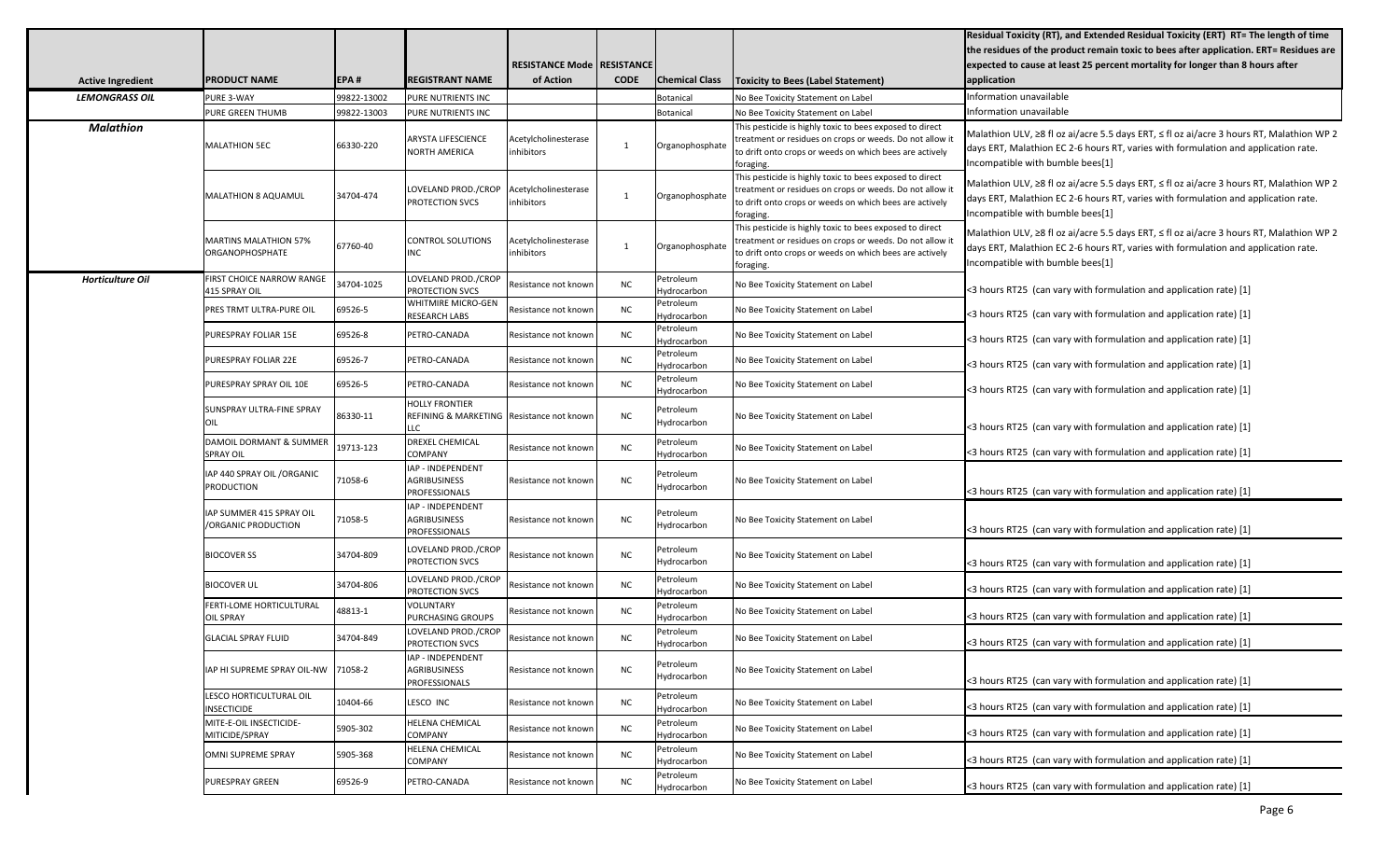| <b>Active Ingredient</b> | <b>PRODUCT NAME</b>                                                   | EPA#        | <b>REGISTRANT NAME</b>                                                    | <b>RESISTANCE Mode   RESISTANCE</b><br>of Action | <b>CODE</b>             | <b>Chemical Class</b>    | <b>Toxicity to Bees (Label Statement)</b>                                                                                                                                                    | Residual Toxicity (RT), and Extended Residual Toxicity (ERT) RT= The length of time<br>the residues of the product remain toxic to bees after application. ERT= Residues are<br>expected to cause at least 25 percent mortality for longer than 8 hours after<br>application |
|--------------------------|-----------------------------------------------------------------------|-------------|---------------------------------------------------------------------------|--------------------------------------------------|-------------------------|--------------------------|----------------------------------------------------------------------------------------------------------------------------------------------------------------------------------------------|------------------------------------------------------------------------------------------------------------------------------------------------------------------------------------------------------------------------------------------------------------------------------|
|                          | SAF-T-SIDE SPRAY OIL EMULSION<br>FUNG INSECT & MITICIDE               | 48813-1     | BRANDT CONSOLIDATED Resistance not known                                  |                                                  | <b>NC</b>               | Petroleum<br>Hydrocarbon | No Bee Toxicity Statement on Label                                                                                                                                                           | <3 hours RT25 (can vary with formulation and application rate) [1]                                                                                                                                                                                                           |
|                          | SPRAY OIL 415                                                         | 34704-727   | LOVELAND PROD./CROP<br>PROTECTION SVCS                                    | Resistance not known                             | NC                      | Petroleum<br>Hydrocarbon | No Bee Toxicity Statement on Label                                                                                                                                                           | <3 hours RT25 (can vary with formulation and application rate) [1]                                                                                                                                                                                                           |
|                          | SUFFOIL-X                                                             | 48813-1     | <b>BIOWORKS INC</b>                                                       | Resistance not known                             | <b>NC</b>               | Petroleum<br>Hydrocarbon | No Bee Toxicity Statement on Label                                                                                                                                                           | <3 hours RT25 (can vary with formulation and application rate) [1]                                                                                                                                                                                                           |
|                          | <b>SUNSPRAY 6E</b>                                                    | 86330-6     | <b>HOLLY FRONTIER</b><br>REFINING & MARKETING Resistance not known<br>LLC |                                                  | NC                      | Petroleum<br>Hydrocarbon | No Bee Toxicity Statement on Label                                                                                                                                                           | <3 hours RT25 (can vary with formulation and application rate) [1]                                                                                                                                                                                                           |
|                          | SUPERIOR 70 OIL                                                       | 34704-353   | LOVELAND PROD./CROP<br>PROTECTION SVCS                                    | Resistance not known                             | NC                      | Petroleum<br>Hydrocarbon | No Bee Toxicity Statement on Label                                                                                                                                                           | <3 hours RT25 (can vary with formulation and application rate) [1]                                                                                                                                                                                                           |
|                          | <b>SUPREME OIL INSECTICIDE</b>                                        | 34704-352   | LOVELAND PROD./CROP<br><b>PROTECTION SVCS</b>                             | Resistance not known                             | <b>NC</b>               | Petroleum<br>Hydrocarbon | No Bee Toxicity Statement on Label                                                                                                                                                           | <3 hours RT25 (can vary with formulation and application rate) [1]                                                                                                                                                                                                           |
|                          | <b>TRITECK</b>                                                        | 48813-1     | <b>BRANDT CONSOLIDATED</b>                                                | Resistance not knowr                             | <b>NC</b>               | Petroleum<br>Hydrocarbon | No Bee Toxicity Statement on Label                                                                                                                                                           | <3 hours RT25 (can vary with formulation and application rate) [1]                                                                                                                                                                                                           |
| <b>PEPPERMINT</b>        | ECOEXEMPT IC2 INSECTICIDE<br><b>CONC</b>                              | 655-10004   | <b>PRENTISS</b><br><b>INCORPORATED</b>                                    |                                                  |                         | Botanical                | No Bee Toxicity Statement on Label                                                                                                                                                           | Residual Bee Toxicity not Readily Available                                                                                                                                                                                                                                  |
|                          | <b>ECOSMART ORGANIC</b><br><b>INSECTICIDE GARDEN INSECT</b><br>KILLER | 67425-10004 | ECOSMART<br>TECHNOLOGIES INC.                                             |                                                  |                         | Botanical                | No Bee Toxicity Statement on Label                                                                                                                                                           | Residual Bee Toxicity not Readily Available                                                                                                                                                                                                                                  |
|                          | ECOTEC BROAD SPECTRUM<br><b>INSECTICIDE &amp; MITICIDE</b>            | 48813-09001 | <b>BRANDT CONSOLIDATED</b>                                                |                                                  |                         | Botanical                | This product may be toxic to bees so avoid application<br>when bees are actively foraging.                                                                                                   | Residual Bee Toxicity not Readily Available                                                                                                                                                                                                                                  |
|                          | ESSENTRIA ALL PURPOSE INSECT<br>CONC.                                 | 87276-13003 | <b>ENVINCIO LLC</b>                                                       |                                                  |                         | Botanical                | No Bee Toxicity Statement on Label                                                                                                                                                           | Residual Bee Toxicity not Readily Available                                                                                                                                                                                                                                  |
|                          | ESSENTRIA IC3 INSECTICIDE<br><b>CONC</b>                              | 87276-13001 | <b>ENVINCIO LLC</b>                                                       |                                                  |                         | Botanical                | No Bee Toxicity Statement on Label                                                                                                                                                           | Residual Bee Toxicity not Readily Available                                                                                                                                                                                                                                  |
| <b>PERMETHRIN</b>        | <b>ASTRO INSECTICIDE</b>                                              | 279-3141    | FMC CORP - AG<br>PRODUCTS GROUP                                           | Sodium channel<br>modulators                     | 3                       | Pyrethroid               | This pesticide is highly toxic to bees exposed to direct<br>treatment or residues on crops or weeds. Do not allow it<br>to drift onto crops or weeds on which bees are actively<br>foraging. | 0.5 to 2 days ERT. >5 days ERT Can vary with formulation and application rate.<br>Incompatible with bumble bees [1]                                                                                                                                                          |
|                          | HI-YIELD LAWN GARDEN PET &<br>LIVESTOCK INSECT CONTROL                | 7401-456    | VOLUNTARY<br>PURCHASING GROUPS                                            | Sodium channel<br>modulators                     | $\overline{\mathbf{3}}$ | Pyrethroid               | No Bee Toxicity Statement on Label                                                                                                                                                           | 0.5 to 2 days ERT. >5 days ERT Can vary with formulation and application rate.<br>ncompatible with bumble bees [1]                                                                                                                                                           |
|                          | MARTINS PERMETHRIN SFR<br>TERMITICIDE/INSECTICIDE                     | 70506-6     | CONTROL SOLUTIONS<br><b>INC</b>                                           | Sodium channel<br>modulators                     | 3                       | Pyrethroid               | This pesticide is highly toxic to bees exposed to direct<br>treatment or residues on crops or weeds. Do not allow it<br>to drift onto crops or weeds on which bees are actively<br>foraging. | 0.5 to 2 days ERT. >5 days ERT Can vary with formulation and application rate.<br>ncompatible with bumble bees [1]                                                                                                                                                           |
|                          | <b>PERM-UP 3.2EC INSECTICIDE</b>                                      | 70506-9     | <b>JNITED PHOSPHORUS</b><br><b>NC</b>                                     | Sodium channel<br>modulators                     | 3 <sup>°</sup>          | Pyrethroid               | his pesticide is highly toxic to bees exposed to direct<br>reatment or residues on crops or weeds. Do not allow it<br>to drift onto crops or weeds on which bees are actively<br>oraging.    | 0.5 to 2 days ERT. >5 days ERT Can vary with formulation and application rate.<br>Incompatible with bumble bees [1]                                                                                                                                                          |
|                          | PERMETHRIN 3.2EC INSECTICIDE 70506-9                                  |             | <b>HELENA CHEMICAL</b><br><b>COMPANY</b>                                  | Sodium channel<br>nodulators                     | 3 <sup>2</sup>          | Pyrethroid               | This pesticide is highly toxic to bees exposed to direct<br>treatment or residues on crops or weeds. Do not allow it<br>to drift onto crops or weeds on which bees are actively<br>foraging. | 0.5 to 2 days ERT. > 5 days ERT Can vary with formulation and application rate.<br>Incompatible with bumble bees [1]                                                                                                                                                         |
|                          | PERMETHRIN E-PRO<br>TERM/INSECTICIDE                                  | 100-1489    | <b>ENVINCIO LLC</b>                                                       | Sodium channel<br>modulators                     | $\overline{3}$          | Pyrethroid               | This pesticide is highly toxic to bees exposed to direct<br>treatment or residues on crops or weeds. Do not allow it<br>to drift onto crops or weeds on which bees are actively<br>foraging. | 0.5 to 2 days ERT. >5 days ERT Can vary with formulation and application rate.<br>Incompatible with bumble bees [1]                                                                                                                                                          |
|                          | PERMETHRIN                                                            | 34704-873   | LOVELAND PROD./CROP<br><b>PROTECTION SVCS</b>                             | Sodium channel<br>nodulators                     | $\overline{3}$          | Pyrethroid               | This pesticide is highly toxic to bees exposed to direct<br>treatment or residues on crops or weeds. Do not allow it<br>to drift onto crops or weeds on which bees are actively<br>foraging. | 0.5 to 2 days ERT. >5 days ERT Can vary with formulation and application rate.<br>Incompatible with bumble bees [1]                                                                                                                                                          |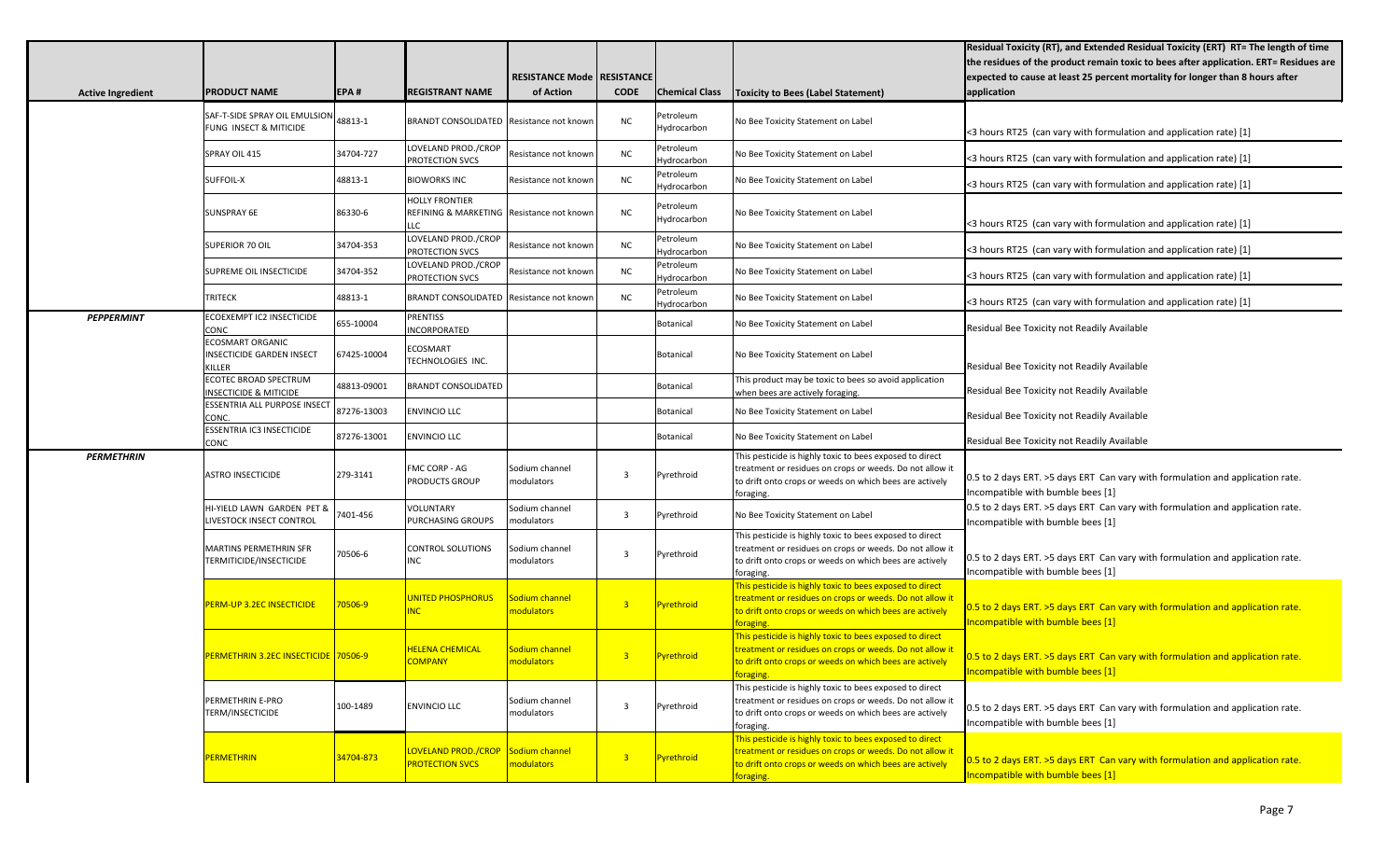|                           |                                                                          |            |                                           |                                          |                |                                          |                                                                                                                                                                                              | Residual Toxicity (RT), and Extended Residual Toxicity (ERT) RT= The length of time<br>the residues of the product remain toxic to bees after application. ERT= Residues are |
|---------------------------|--------------------------------------------------------------------------|------------|-------------------------------------------|------------------------------------------|----------------|------------------------------------------|----------------------------------------------------------------------------------------------------------------------------------------------------------------------------------------------|------------------------------------------------------------------------------------------------------------------------------------------------------------------------------|
|                           |                                                                          |            |                                           | RESISTANCE Mode   RESISTANCE             |                |                                          |                                                                                                                                                                                              | expected to cause at least 25 percent mortality for longer than 8 hours after                                                                                                |
| <b>Active Ingredient</b>  | <b>PRODUCT NAME</b>                                                      | EPA#       | <b>REGISTRANT NAME</b>                    | of Action                                | <b>CODE</b>    | <b>Chemical Class</b>                    | <b>Toxicity to Bees (Label Statement)</b>                                                                                                                                                    | application                                                                                                                                                                  |
|                           | RELUDE<br>TERMITICIDE/INSECTICIDE                                        | 5481-550   | <b>AMVAC CHEMICAL CORP</b>                | Sodium channel<br>nodulators             | $\overline{3}$ | Pyrethroid                               | This pesticide is highly toxic to bees exposed to direct<br>reatment or residues on crops or weeds. Do not allow it<br>to drift onto crops or weeds on which bees are actively<br>oraging.   | 0.5 to 2 days ERT. >5 days ERT Can vary with formulation and application rate.<br>Incompatible with bumble bees [1]                                                          |
|                           | PROZAP INSECTRIN X CONC.                                                 | 47000-103  | CHEM-TECH LTD.                            | Sodium channel<br>modulators             | 3              | Pyrethroid                               | This pesticide is highly toxic to bees exposed to direct<br>treatment or residues on crops or weeds. Do not allow it<br>to drift onto crops or weeds on which bees are actively<br>foraging. | 0.5 to 2 days ERT. >5 days ERT Can vary with formulation and application rate.<br>Incompatible with bumble bees [1]                                                          |
|                           | TENGARD SFR [29                                                          | 47000-103  | UNITED PHOSPHORUS<br>NC                   | Sodium channel<br>modulators             | 3              | Pyrethroid                               | This pesticide is highly toxic to bees exposed to direct<br>treatment or residues on crops or weeds. Do not allow it<br>to drift onto crops or weeds on which bees are actively<br>foraging. | 0.5 to 2 days ERT. >5 days ERT Can vary with formulation and application rate.<br>Incompatible with bumble bees [1]                                                          |
|                           | TENKOZ PERMETHRIN 3.2EC<br><b>INSECTICIDE</b>                            | 47000-103  | <b>TENKOZ INC</b>                         | Sodium channel<br>modulators             | 3              | Pyrethroid                               | This pesticide is highly toxic to bees exposed to direct<br>treatment or residues on crops or weeds. Do not allow it<br>to drift onto crops or weeds on which bees are actively<br>foraging. | 0.5 to 2 days ERT. >5 days ERT Can vary with formulation and application rate.<br>Incompatible with bumble bees [1]                                                          |
| PHENYLETHYL PROPIONATE    | ECOPCO WP-X WETTABLE<br>POWDER INSECTICIDE - FRESH<br><b>SCENT</b>       | 67425-25   | PRENTISS<br><b>NCORPORATED</b>            |                                          |                | Botanical                                |                                                                                                                                                                                              | Residual Bee Toxicity not Readily Available                                                                                                                                  |
| <b>POTASSIUM LAURATE</b>  | <b>BONIDE INSECTICIDAL MULTI-</b><br>PURPOSE INSECT CONTROL<br>SOAP CONC | 67702-11-4 | <b>BONIDE PRODUCTS INC</b>                |                                          |                | Potassium Salts of<br><b>Fatty Acids</b> | No bee toxicity statements on label                                                                                                                                                          | Residual Bee Toxicity not Readily Available                                                                                                                                  |
|                           | DES-X INSECTICIDAL SOAP CONC<br>/ORGANIC PRODUCTION                      | 67702-22   | CERTIS USA LLC                            |                                          |                | Potassium Salts of<br><b>Fatty Acids</b> | No bee toxicity statements on label                                                                                                                                                          | Residual Bee Toxicity not Readily Available                                                                                                                                  |
|                           | M-PEDE INSECTICIDE/FUNGICIDE<br>-OMRI-                                   | 62719-515  | DOW AGROSCIENCES LLC                      |                                          |                | Potassium Salts of<br><b>Fatty Acids</b> | No bee toxicity statements on label                                                                                                                                                          | Residual Bee Toxicity not Readily Available                                                                                                                                  |
|                           | M-PEDE                                                                   | 67425-25   | GOWAN CO.                                 |                                          |                | Potassium Salts of<br><b>Fatty Acids</b> | No bee toxicity statements on label                                                                                                                                                          | Residual Bee Toxicity not Readily Available                                                                                                                                  |
|                           | NATURAL GUARD INSECTICIDAL<br>SOAP                                       | 67702-22   | VOLUNTARY<br>PURCHASING GROUPS            |                                          |                | Potassium Salts of<br><b>Fatty Acids</b> | No bee toxicity statements on label                                                                                                                                                          | Residual Bee Toxicity not Readily Available                                                                                                                                  |
| <b>POTASSIUM SILICATE</b> | <b>CARBON DEFENSE</b>                                                    | 84846-1    | <b>FBSCIENCES INC</b>                     |                                          |                | Inorganic                                | No bee toxicity statements on label                                                                                                                                                          | Residual Bee Toxicity not Readily Available                                                                                                                                  |
| <b>PYMETROZINE</b>        | <b>ENDEAVOR INSECTICIDE</b>                                              | 100-913    | SYNGENTA CROP<br>PROTECTION INC.          | Selective homopteran<br>feeding blockers | q              | Pyridine<br>Azomethines                  | Endeavor is suitable for Integrated Pest Management<br>(IPM) programs as it has a low toxicity to beneficial insect<br>(including honeybees and bumblebees) and mite<br>populations.         | <2 hours RT, can vary with formulation and application rate [1]                                                                                                              |
| <b>PYRETHRINS</b>         | ECOPCO WP-X WETTABLE<br>POWDER INSECTICIDE - FRESH<br><b>SCENT</b>       | 67425-25   | PRENTISS<br>INCORPORATED                  | Sodium channel<br>modulators             | 3              | Pyrethroid                               | This pesticide is highly toxic to bees exposed to direct<br>treatment or residues on crops or weeds. Do not allow it<br>to drift onto crops or weeds on which bees are actively<br>foraging. | <2 hours RT, can vary with formulation and application rate [1]                                                                                                              |
|                           | <b>EVERGREEN CROP PROTECTION</b><br>EC 60-6                              | 1021-1770  | MCLAUGHLIN GORMLEY<br><b>KING</b>         | Sodium channel<br>modulators             | 3              | Pyrethroid                               | This pesticide is highly toxic to bees exposed to direct<br>treatment or residues on crops or weeds. Do not allow it<br>to drift onto crops or weeds on which bees are actively<br>foraging. | <2 hours RT, can vary with formulation and application rate [1]                                                                                                              |
|                           | <b>EVERGREEN PYRETHRUM DUST</b>                                          | 1021-1871  | MCLAUGHLIN GORMLEY Sodium channel<br>KING | modulators                               | 3              | Pyrethroid                               | This pesticide is highly toxic to bees exposed to direct<br>treatment or residues on crops or weeds. Do not allow it<br>to drift onto crops or weeds on which bees are actively<br>foraging. | <2 hours RT, can vary with formulation and application rate [1]                                                                                                              |
|                           | PERM GUARD GARDEN AND<br>PLANT INSECTICIDE D-21                          | 67197-3    | PERMA-GUARD INC                           | Sodium channel<br>modulators             | $\overline{3}$ | Pyrethroid                               | No bee toxicity statements on label                                                                                                                                                          | <2 hours RT, can vary with formulation and application rate [1]                                                                                                              |
|                           | PRENTOX EMULSIFIABLE SPRAY<br>CONC NO.96                                 | 655-587    | PRENTISS<br>INCORPORATED                  | Sodium channel<br>modulators             | 3              | Pyrethroid                               | This pesticide is highly toxic to bees exposed to direct<br>treatment or residues on crops or weeds. Do not allow it<br>to drift onto crops or weeds on which bees are actively<br>foraging. | <2 hours RT, can vary with formulation and application rate [1]                                                                                                              |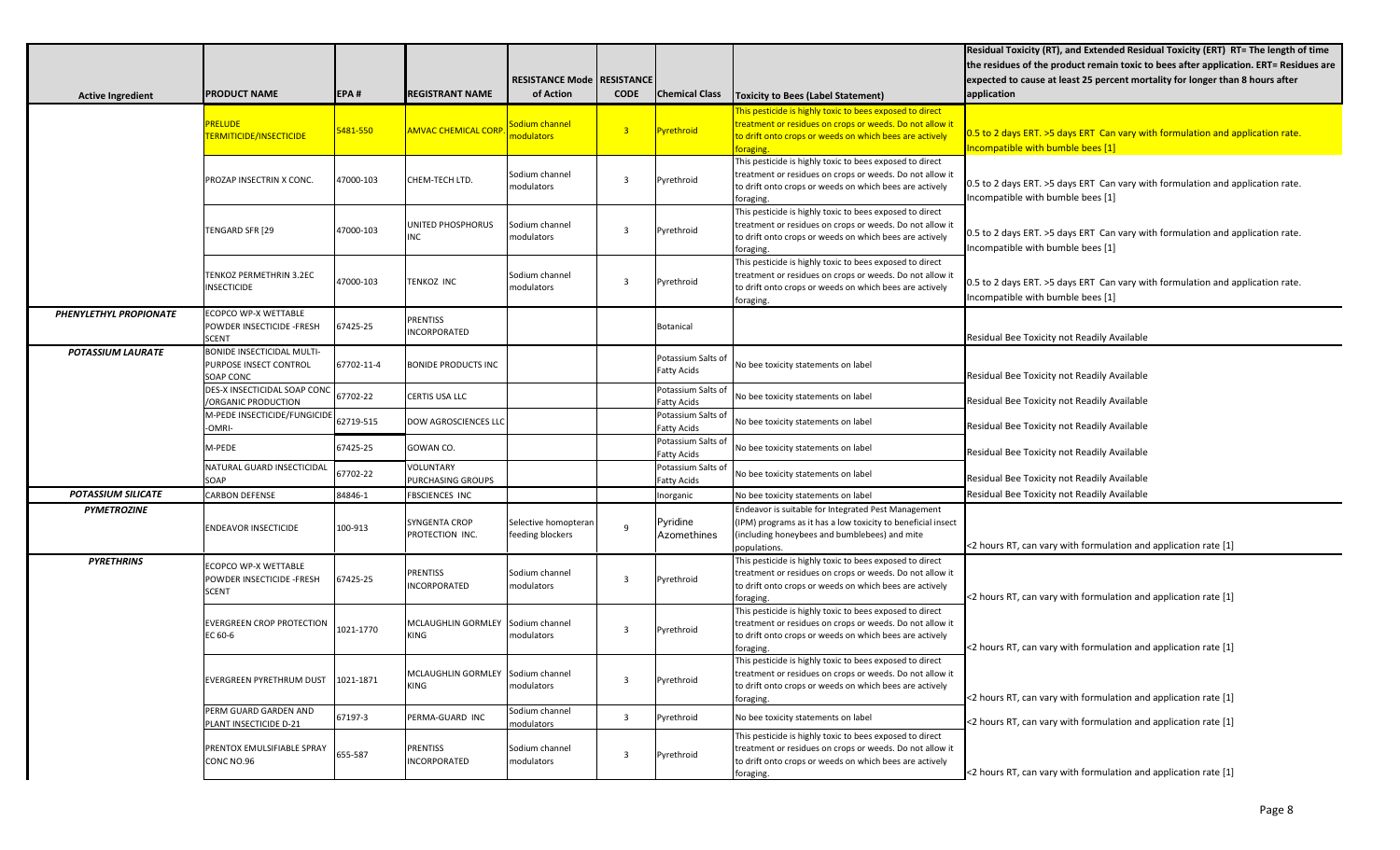| <b>Active Ingredient</b>    | <b>PRODUCT NAME</b>                                            | EPA#               | <b>REGISTRANT NAME</b>                               | <b>RESISTANCE Mode</b><br>of Action | <b>RESISTANCE</b><br><b>CODE</b> | <b>Chemical Class</b> | Toxicity to Bees (Label Statement)                                                                                                                                                                                                                                                                                                                 | Residual Toxicity (RT), and Extended Residual Toxicity (ERT) RT= The length of time<br>the residues of the product remain toxic to bees after application. ERT= Residues are<br>expected to cause at least 25 percent mortality for longer than 8 hours after<br>application |
|-----------------------------|----------------------------------------------------------------|--------------------|------------------------------------------------------|-------------------------------------|----------------------------------|-----------------------|----------------------------------------------------------------------------------------------------------------------------------------------------------------------------------------------------------------------------------------------------------------------------------------------------------------------------------------------------|------------------------------------------------------------------------------------------------------------------------------------------------------------------------------------------------------------------------------------------------------------------------------|
|                             | <b>PRENTOX PYRONYL 303</b><br><b>EMULSIFIABLE CONC.</b>        | 655-797            | <b>PRENTISS</b><br><b>NCORPORATED</b>                | Sodium channel<br>modulators        | $\overline{3}$                   | <b>Pyrethroid</b>     | This pesticide is highly toxic to bees exposed to direct<br>treatment or residues on crops or weeds. Do not allow it<br>to drift onto crops or weeds on which bees are actively<br>oraging.                                                                                                                                                        | <2 hours RT, can vary with formulation and application rate [1]                                                                                                                                                                                                              |
|                             | PRENTOX PYRONYL CROP SPRAY 655-489                             |                    | PRENTISS<br>INCORPORATED                             | Sodium channel<br>modulators        | $\overline{3}$                   | Pyrethroid            | No bee toxicity statements on label                                                                                                                                                                                                                                                                                                                | <2 hours RT, can vary with formulation and application rate [1]                                                                                                                                                                                                              |
|                             | PRES TRMT 1600 X-CLUDE TIMED<br><b>RELEASE PYRETHRUM</b>       | 499-239            | <b>WHITMIRE MICRO-GEN</b><br><b>RESEARCH LABS</b>    | Sodium channel<br>nodulators        | 3                                | Pyrethroid            | No bee toxicity statements on label                                                                                                                                                                                                                                                                                                                | <2 hours RT, can vary with formulation and application rate [1]                                                                                                                                                                                                              |
|                             | PRES TRMT PYRETH-IT FORM2                                      | 499-475            | WHITMIRE MICRO-GEN<br><b>RESEARCH LABS</b>           | Sodium channel<br>modulators        |                                  | Pyrethroid            | This product is highly toxic to bees. Observe the most<br>restrictive of the labeling limitations and precautions of all<br>products used in mixtures. Do not apply to blooming crops<br>or weeds when bees are visiting the treatment area,<br>except when applications ar~ made to prevent or reduce a<br>threat to public and/or animal health. | <2 hours RT, can vary with formulation and application rate [1]                                                                                                                                                                                                              |
|                             | PYGANIC CROP PROTECTION EC<br>5.0 II                           | 1021-1772          | MCLAUGHLIN GORMLEY<br>KING                           | Sodium channel<br>modulators        | 3                                | Pyrethroid            | This product is highly toxic to bees exposed to direct<br>treatment on blooming crops or weeds. Do not apply this<br>product or allow it to drift to blooming crops or weeds<br>while bees are actively visiting the treatment area                                                                                                                | <2 hours RT, can vary with formulation and application rate [1]                                                                                                                                                                                                              |
|                             | <b>PYGANIC DUST</b>                                            | 1021-1871          | MCLAUGHLIN GORMLEY Sodium channel<br><b>ING</b>      | modulators                          | 3 <sup>7</sup>                   | Pyrethroid            | This product is highly toxic to bees exposed to direct<br>reatment on blooming crops or weeds. Do not apply this<br>product or allow it to drift to blooming crops or weeds<br>while bees are actively visiting the treatment area                                                                                                                 | <2 hours RT, can vary with formulation and application rate [1]                                                                                                                                                                                                              |
|                             | <b>PYGANIC PRO</b>                                             | <u> 1021-1772 </u> | MCLAUGHLIN GORMLEY Sodium channel<br><b>ING</b>      | modulators                          | 3 <sup>7</sup>                   | Pyrethroid            | This product is highly toxic to bees exposed to direct<br>reatment on blooming crops or weeds. Do not apply this<br>product or allow it to drift to blooming crops or weeds<br>while bees are actively visiting the treatment area                                                                                                                 | <2 hours RT, can vary with formulation and application rate [1]                                                                                                                                                                                                              |
|                             | PYRENONE CROP SPRAY                                            | 432-1033           | BAYER ENVIRONMENTAL Sodium channel<br><b>SCIENCE</b> | modulators                          | 3                                | Pyrethroid            | This product is highly toxic to bees exposed to direct<br>treatment on blooming crops or weeds. Do not apply this<br>product or allow it to drift to blooming crops or weeds<br>while bees are actively visiting the treatment area                                                                                                                | <2 hours RT, can vary with formulation and application rate [1]                                                                                                                                                                                                              |
|                             | RIPTIDE WATERBASED<br>PYRETHRIN ULV                            | 1021-1785          | MCLAUGHLIN GORMLEY<br>KING                           | Sodium channel<br>modulators        | -3                               | Pyrethroid            | This product is highly toxic to bees exposed to direct<br>treatment on blooming crops or weeds. Do not apply this<br>product or allow it to drift to blooming crops or weeds<br>while bees are actively visiting the treatment area                                                                                                                | <2 hours RT, can vary with formulation and application rate [1]                                                                                                                                                                                                              |
| <b>PYRIPROXYFEN (NYLAR)</b> | VALENT DISTANCE IGR                                            | 59639-96           | VALENT USA<br>CORPORATION                            | Juvenile hormone<br>mimics          | $\overline{7}$                   | Pyridine              | No bee toxicity statements on label                                                                                                                                                                                                                                                                                                                | May be toxic to bumble bee larvae. Avoid direct application or spray drift to honey bee<br>hives [1]                                                                                                                                                                         |
| <b>ROSEMARY OIL</b>         | ECOEXEMPT IC2 INSECTICIDE<br>CONC                              | 655-10004          | PRENTISS<br>INCORPORATED                             |                                     |                                  | <b>Botanical</b>      | No bee toxicity statements on label                                                                                                                                                                                                                                                                                                                | Residual Bee Toxicity not Readily Available                                                                                                                                                                                                                                  |
|                             | <b>ECOSMART ORGANIC</b><br>INSECTICIDE GARDEN INSECT<br>KILLER | 67425-10004        | ECOSMART<br><b><i>TECHNOLOGIES INC.</i></b>          |                                     |                                  | <b>Botanical</b>      | No bee toxicity statements on label                                                                                                                                                                                                                                                                                                                | Residual Bee Toxicity not Readily Available                                                                                                                                                                                                                                  |
|                             | ECOTEC BROAD SPECTRUM<br><b>INSECTICIDE &amp; MITICIDE</b>     | 48813-09001        | <b>BRANDT CONSOLIDATED</b>                           |                                     |                                  | <b>Botanical</b>      | This product may be toxic to bees so avoid application<br>when bees are actively foraging                                                                                                                                                                                                                                                          | Residual Bee Toxicity not Readily Available                                                                                                                                                                                                                                  |
|                             | <b>ESSENTRIA ALL PURPOSE INSECT</b><br>CONC.                   | 87276-13003        | <b>ENVINCIO LLC</b>                                  |                                     |                                  | Botanical             | No bee toxicity statements on label                                                                                                                                                                                                                                                                                                                | Residual Bee Toxicity not Readily Available                                                                                                                                                                                                                                  |
|                             | ESSENTRIA IC3 INSECTICIDE<br><b>CONC</b>                       | 87276-13001        | <b>ENVINCIO LLC</b>                                  |                                     |                                  | Botanical             | No bee toxicity statements on label                                                                                                                                                                                                                                                                                                                | Residual Bee Toxicity not Readily Available                                                                                                                                                                                                                                  |
|                             | RID-BUGS AN ORGANIC<br><b>INSECTICIDE</b>                      | 99892-08001        | AZ ENTERPRISES INC.                                  |                                     |                                  | Botanical             | No bee toxicity statements on label                                                                                                                                                                                                                                                                                                                | Residual Bee Toxicity not Readily Available                                                                                                                                                                                                                                  |
| <b>SESAME OIL</b>           | <b>RID-BUGS AN ORGANIC</b><br><b>INSECTICIDE</b>               | 99892-08001        | AZ ENTERPRISES INC.                                  |                                     |                                  | Botanical             | No bee toxicity statements on label                                                                                                                                                                                                                                                                                                                | Residual Bee Toxicity not Readily Available                                                                                                                                                                                                                                  |
| <b>SOYBEAN OIL</b>          | <b>GOLDEN PEST SPRAY OIL</b>                                   | 57538-11           | <b>STOLLER ENTERPRISES</b><br>INC.                   |                                     |                                  | Botanical             | No bee toxicity statements on label                                                                                                                                                                                                                                                                                                                | Residual Bee Toxicity not Readily Available                                                                                                                                                                                                                                  |